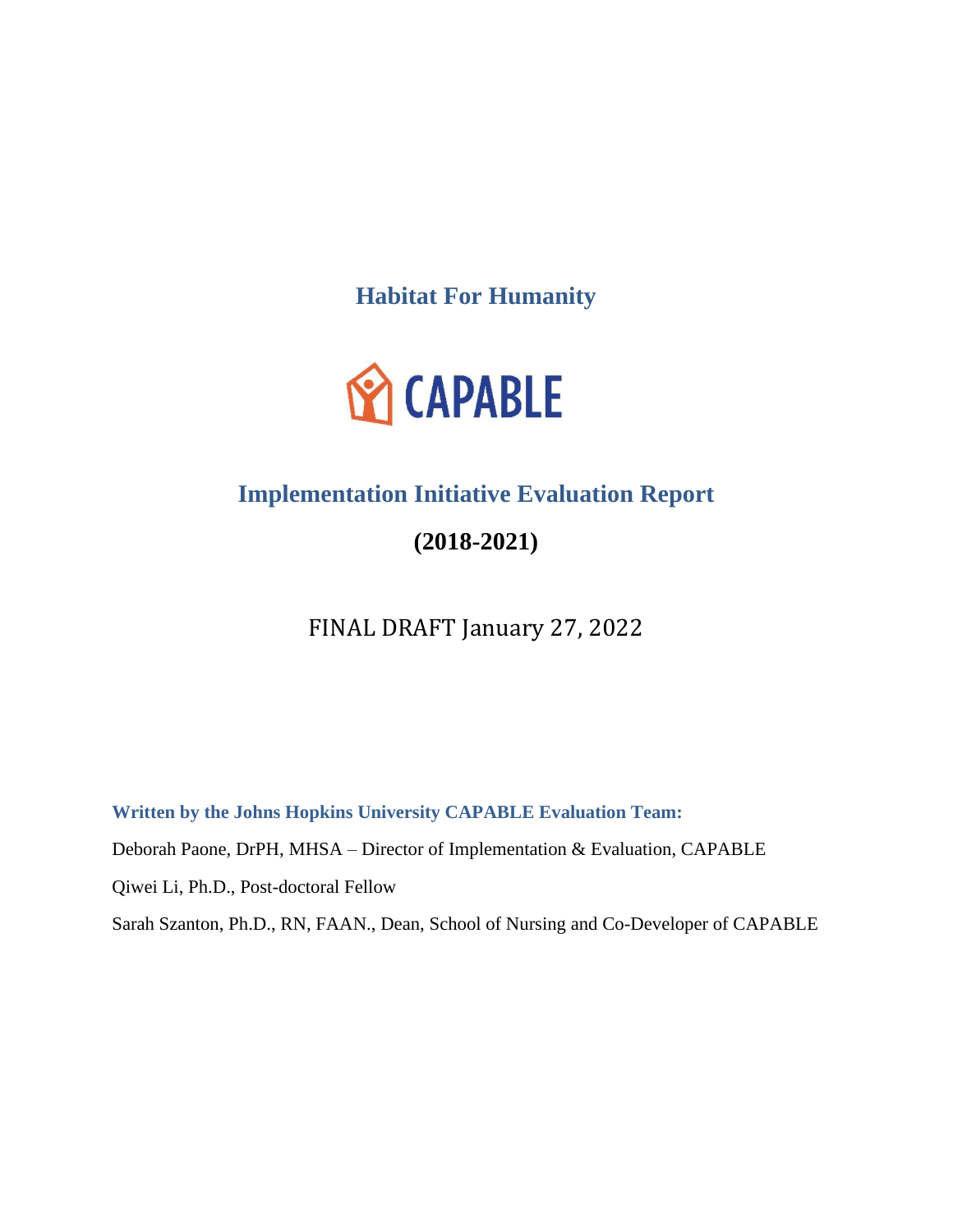# **Introduction**

# **CAPABLE – An Evidence-Based Program**

The Community Aging in Place, Advancing Better Living for Elders (CAPABLE) is a theory-driven, evidence-based, client-directed, and home-based intervention developed by researchers from Johns Hopkins University. CAPABLE has been proven to increase communitydwelling older adults' mobility, functionality, and capacity to "age in place" or "age in community."

CAPABLE consists of ten home visits, including six visits by a trained occupational therapist (OT), four visits by a trained registered nurse (RN), and minor home repairs done by a handy worker. This interprofessional team works with the older adult who identifies his/her priority goals and determines an action plan that can be accomplished within four to six months. Both clinicians are trained by Johns Hopkins in the CAPABLE protocol, with visit sequence, content, and participant-directed interaction strategies that utilize motivational interviewing techniques. Motivational interviewing features active empathetic listening recognizes the participant's strengths and helps the person to identify solutions to needs or problems they perceive.

Through the series of visits, the clinicians and the participant assess limitations and strengths in the person's activities of daily living, emotional and physical health, and home environment. The OT and the RN separately focus on key priorities with the participant in their respective home visits. The participant identifies up to three goals with each of these clinicians. The participant works with these clinicians to brainstorm an action plan. The action plan includes components focusing on the home environment and on the person's actions or routine within the home—what he or she wants to change or modify. This includes minor home repairs, new supplies, or adaptative equipment, and other modifications to achieve improvement in the goals identified. The RN visits usually focus on issues such as pain, depression, strength and balance, medication management, and how the individual communicates with his/her healthcare providers. Both the OT and the RN continue to visit the person in iterative home visits ), checking i on the action steps completed, the effectiveness of the strategies the participant chose, and what more can be done to achieve the goals. Each visit builds on the others by increasing the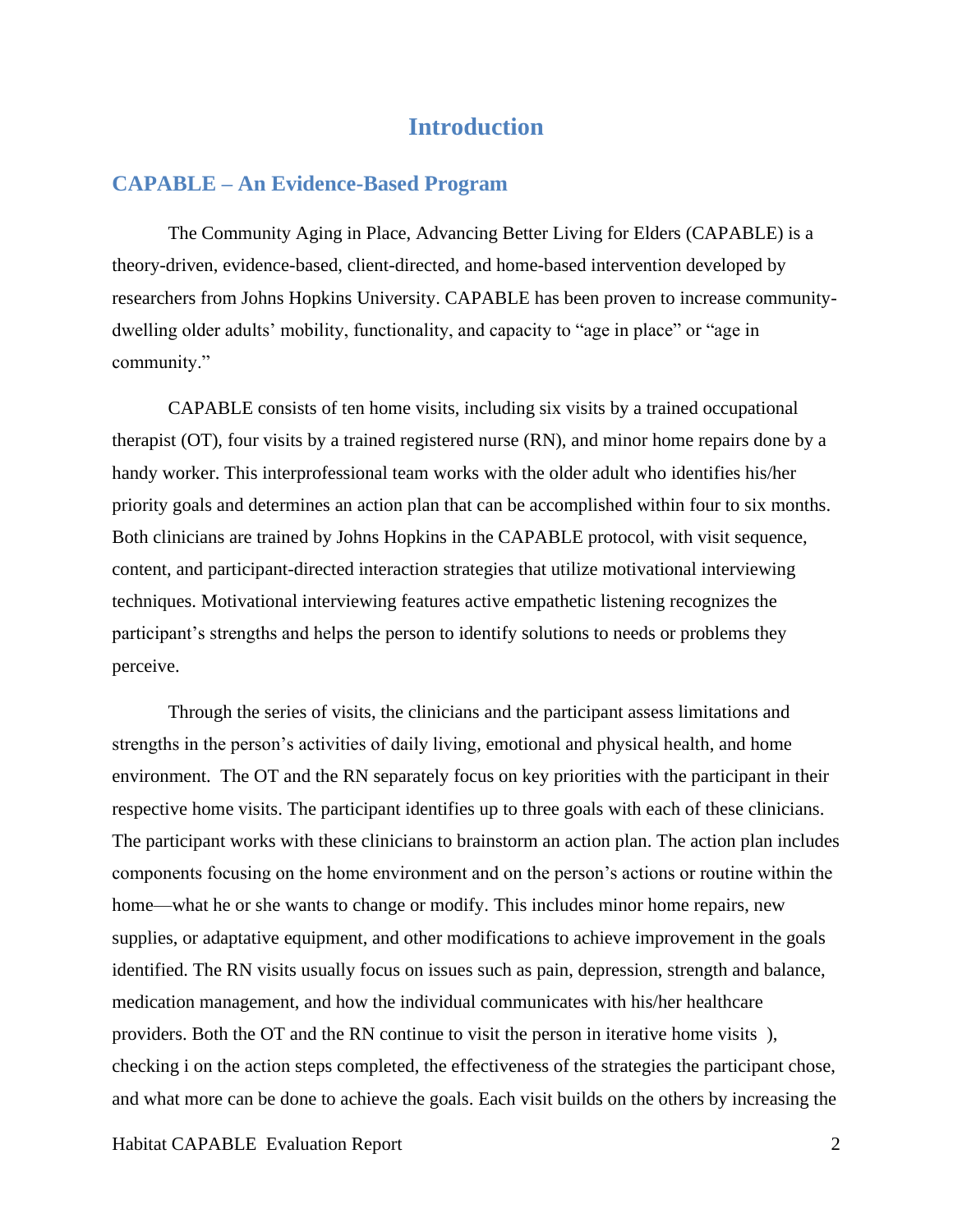participant's capacity to function at home. The OT conducts the final visit (#10) after all the home repairs/modifications have been done. The participant determines if his or her goals have been met.

# **Habitat for Humanity International (HFHI)**

Habitat for Humanity International (HFHI) is a Christian, nonprofit housing organization with the vision of a world where everyone has a decent place to live. Founded in 1976, Habitat has a local presence in more than 1,100 communities in the United States and in more than 70 countries around the world. In the United States, Habitat works with low-income families to improve housing and living conditions in their local neighborhoods. By working together, supported by volunteers, homeowners and residents can achieve the strength, stability, and independence they need to build a better life for themselves, their families, and their communities. Habitat embarked upon an "Aging in Place" initiative in 2013. A primary goal has been to provide local offices with the knowledge and tools to ensure that each interaction with an older adult will lead to a holistic support system: safety and security in the home plus access to other services necessary to live independently as long as possible and continue to contribute to the community.

#### **Weinberg Foundation Grant**

HFHI received a \$1.25 million grant from The Harry and Jeanette Weinberg Foundation on July 23rd, 2018, for implementing the CAPABLE program to support aging-in-place services for low-income older adults. There were five Habitat for Humanity affiliate sites approved to implement CAPABLE under this grant project. This included:

- 1. Habitat for Humanity of Metro Denver,
- 2. Twin Cities Habitat for Humanity,
- 3. Philadelphia Habitat for Humanity,
- 4. Habitat for Humanity Metro Maryland, and
- 5. Habitat for Humanity Susquehanna.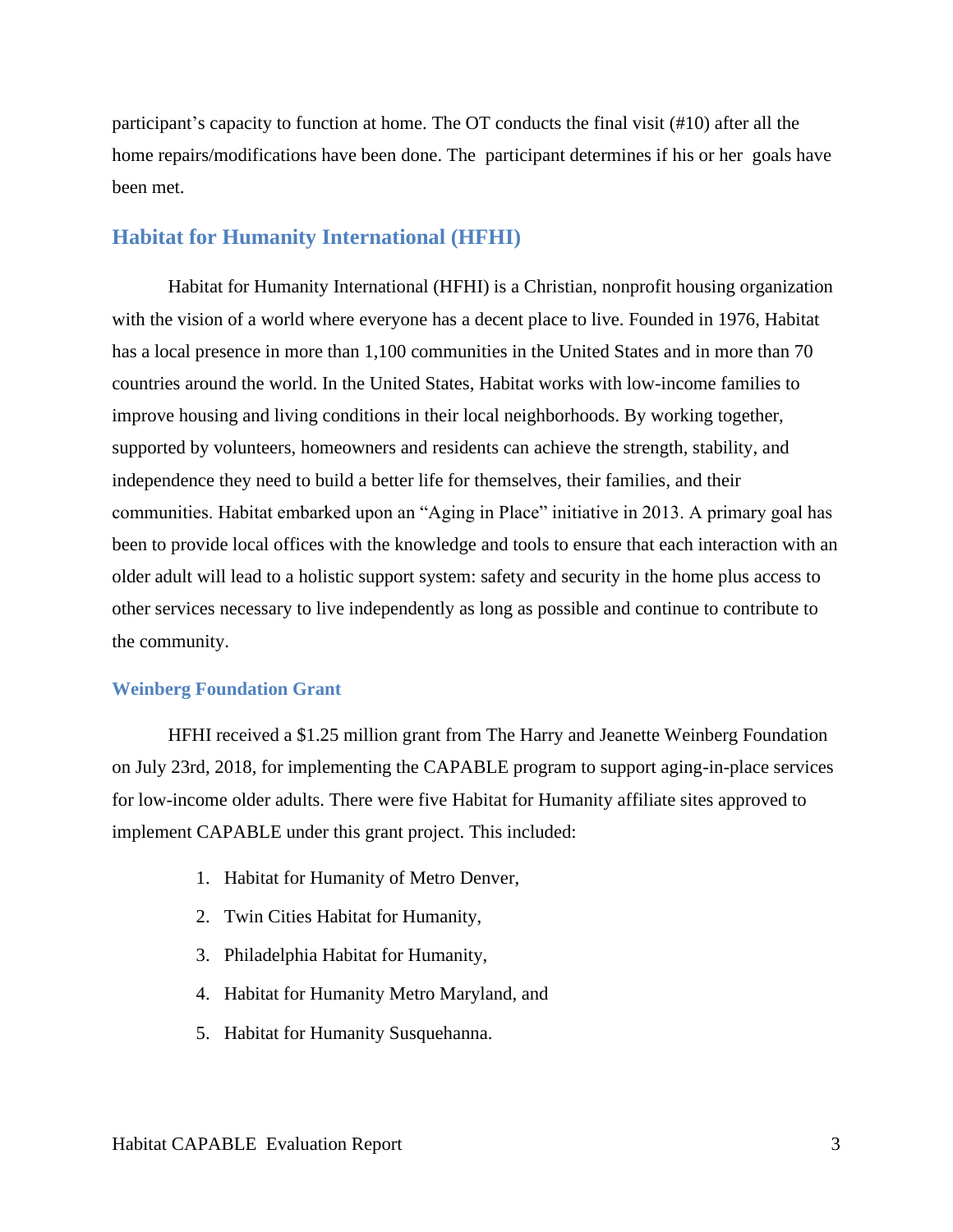Each affiliate site determined how to offer CAPABLE as part of the organization's "Aging in Place" (AIP) services offered to homeowners. Each site identified a healthcare partner (one or more organizations) to provide the OT and RN services. These five affiliates were able to augment the typical CAPABLE budget cap for home repairs and modifications (usually about \$1,300) so that Habitat could offer more extensive critical home repairs for individuals needing this. For example, such critical home repairs included fixing or replacing flooring, furnace, roof, renovating a kitchen or bathroom to make it accessible, or adding a ramp. These critical home repairs could be included by virtue of the Weinberg Foundation grant and other funds raised to leverage the work. Individuals who were living in homes having extensive damage or deterioration could have these critical home repairs done first, prior to the more modest CAPABLE modifications. The five affiliates began their Community Aging in Place, Advancing Better Living for Elders (CAPABLE) program under this Weinberg Foundation grant in late 2018.[ CAROL].

HFHI and Habitat affiliates were interested in CAPABLE because of its strong evidence base. It had been proven in randomized control trials to be effective in improving functional capacity and extending the ability of a person to continue to reside in his/her home. CAPABLE focuses on community-dwelling older adults. The affiliates and HFHI wanted to ensure service models in their older adult programs aligned with best practice, connected to specific positive health outcomes and provided robust support to older adults living in their communities.

# **Site Overview and CAPABLE Implementation Approach**

#### **Habitat for Humanity of Metro Denver**

Habitat for Humanity of Metro Denver had an existing partnership with Colorado Visiting Nurse Association (CVNA). About four years ago (prior to this current grant), CVNA was interested in CAPABLE and asked Habitat to work with them. It was a part of Habitat Metro Denver's strategic plan to do aging-in-place work, and the partnership provided an opportunity to create evidence-based programming. Habitat Metro Denver partnered on an initial application to the Kaiser Permanente Foundation for grant funding --to pilot CAPABLE. Habitat Metro Denver was the handy worker partner on that award and the CAPABLE program has been growing since then. Initially, CVNA contracted with Habitat, took care of working with the grant funder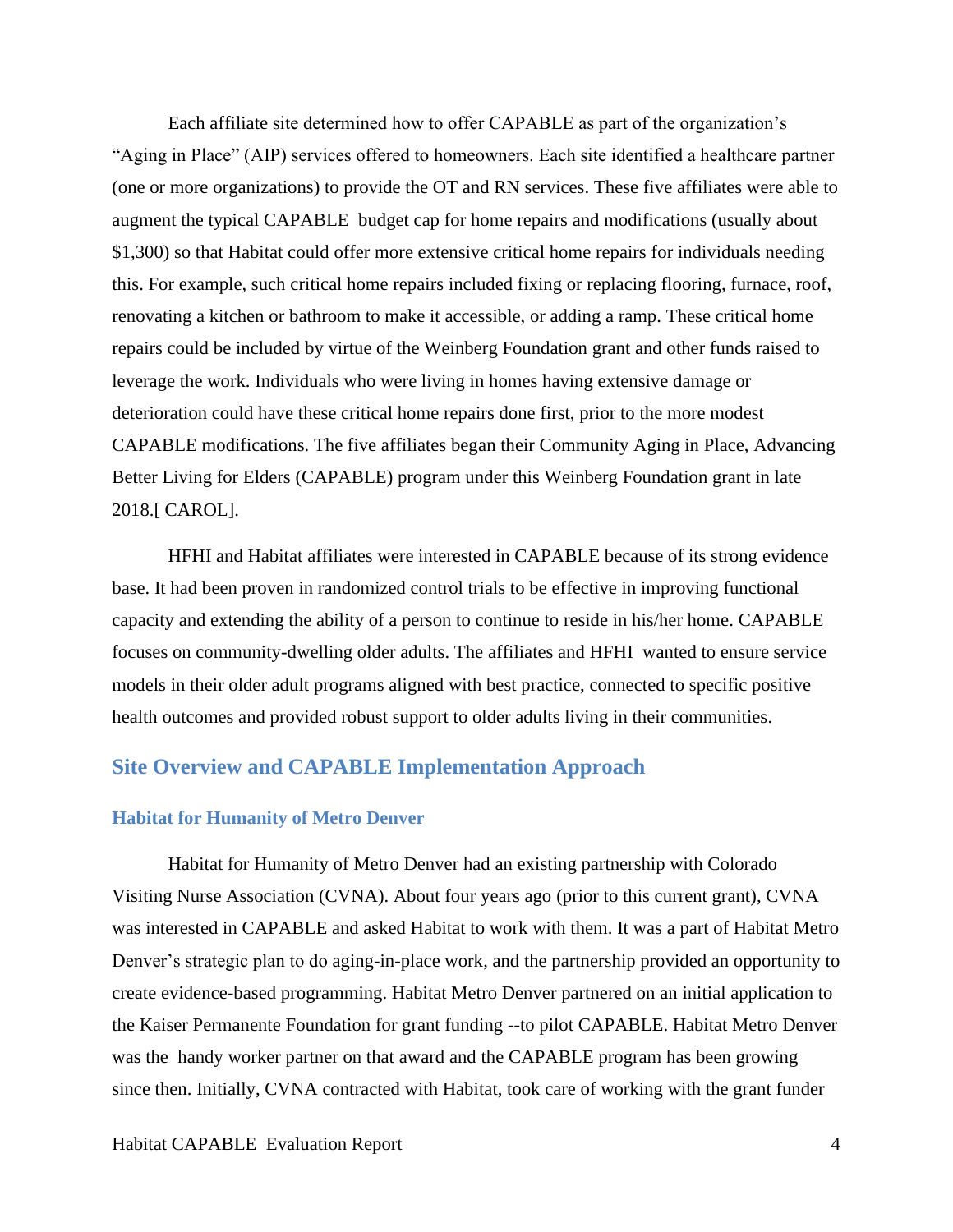(Kaiser Foundation) and Habitat of Metro Denver was reimbursed for materials and labor. With this grant the roles switched and Habitat was the grantee and contracted with CVNA. The partners have continued to adapt and revise the program as they continued to learn.

The participants in the CAPABLE program are adults ages 65 and over in low-income households. Participants were screened and selected by the Colorado Visiting Nurse Association, as Habitat Metro Denver's healthcare partners in the CAPABLE program. Incorporating larger critical home repairs has been effective for certain clients. At the same time, it can cause delays for the client in meeting desired milestones for CAPABLE and is more complicated for Habitat. Habitat Metro Denver has designed a two-part program where they adhere to the CAPABLE timeline with CVNA (or other partners) and then identify specific participants who have those additional home repair needs. A separate complimentary program provides home repairs that are outside the scope of CAPABLE. Being able to target specific home repair needs where the impact will be more effective has been helpful. Habitat Metro Denver plans to continue CAPABLE. However, the implementation and sustainability are highly dependent on CVNA, the healthcare partner.

#### **Twin Cities Habitat for Humanity**

The Twin Cities Habitat for Humanity (TCHFH) site partnered with Allina Home Health (AHH), one of the largest non-profit home health providers in the Twin Cities area for providing CAPABLE. The partnership has been very successful. Both HFH and AHH are motivated by the people they serve and the services they provided because the AHH process of the provider aligned with many of the CAPABLE requirements, including the integration of a personcentered approach. Allina provided the OT and RN visits, and Habitat provided the home modifications for each qualified homeowner. Allina also referred clients to CAPABLE. The CAPABLE modifications are run separately from Twin Cities Habitat's existing home repair program. The project supervisor works with the OT/Nurse team and reviews the clients to determine priorities around home modification. Twin Cities Habitat utilized volunteers to build support ramps and do exterior work. The Twin Cities Habitat for Humanity will continue working on the health and housing partnership with Allina, but not the full CAPABLE model. Funding was secured through a HUD grant in 2021 for the next three years and will do a modified service that uses some of the components found in the CAPABLE program.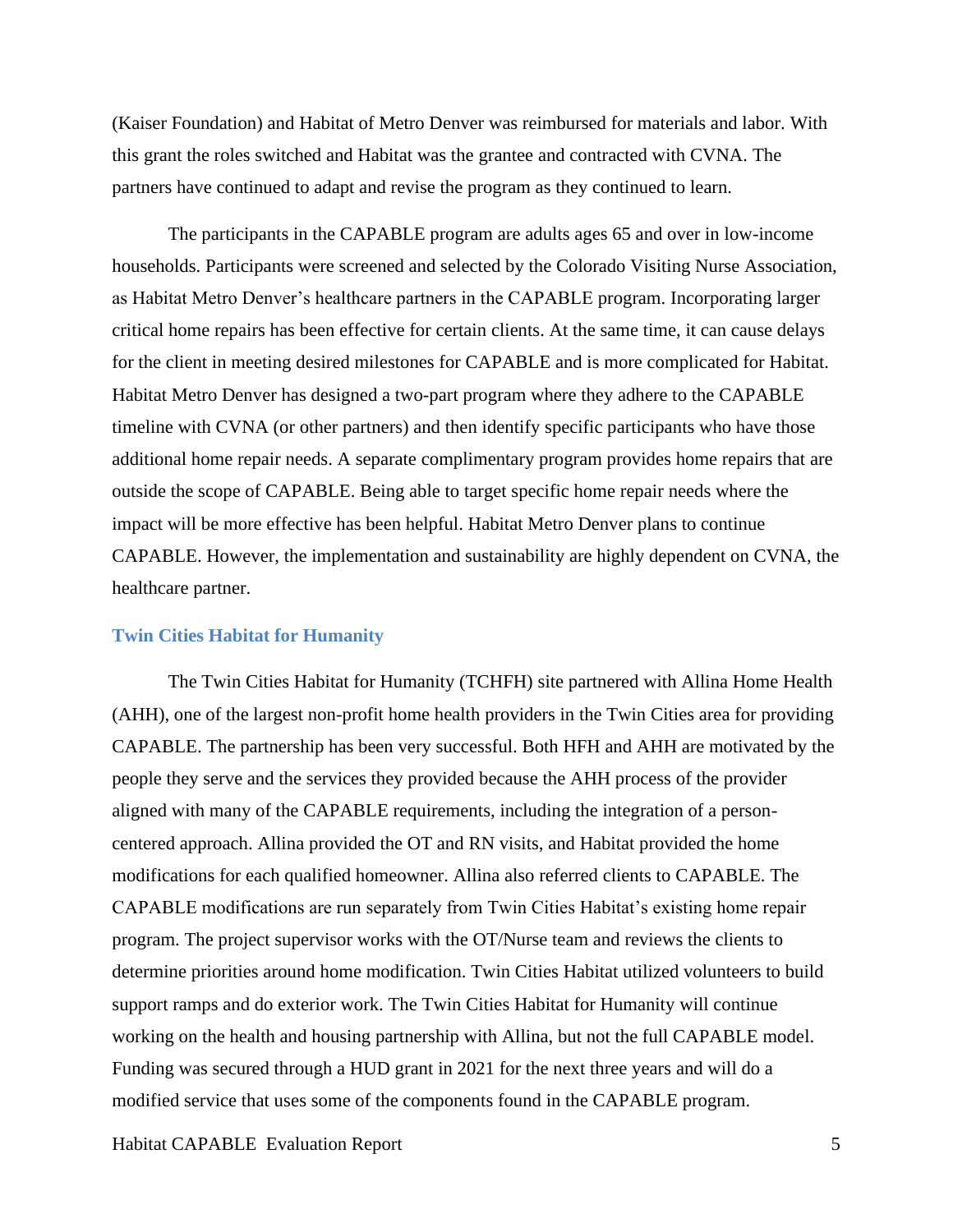#### **Philadelphia Habitat for Humanity**

Philadelphia Habitat for Humanity partnered with both the College of Nursing and Health Professions at Drexel University and the College of Rehabilitation Sciences at Thomas Jefferson University. This partnership provides the nursing and OT services in the CAPABLE model. Both institutions had experience with ABLE (the precursor to CAPABLE) and had worked with Dr. Sarah Szanton. Both partnerships have service agreements with the Philadelphia Habitat. The teams built an effective partnership. CAPABLE sits within Habitat's home repair program. Construction projects for critical home repair is done with in-house repair/construction specialists with occasional sub-contracting. While Critical Home Repair does slow down the original vision of CAPABLE, it also addresses the importance of maintaining the home for future generations. Habitat Philadelphia believes it is important to be able to connect those two streams of work. Philly HFH plans to continue e CAPABLE with another organization taking the lead and the Habitat taking the construction handyperson role. The goal would be to have one partner that is implementing/leading CAPABLE, with the Habitat affiliate providing the subcontracting home repair services.

#### **Metro Maryland Habitat for Humanity**

Habitat for Humanity Metro Maryland originally partnered with Holy Cross Hospital, a major hospital system in the region. However, The Metro Maryland Habitat ended up contracting directly with an OT and Nurse to facilitate the CAPABLE program because many of the patients from the hospital did not qualify for the CAPABLE program. The methods used for communication with the OT/Nurse storage of data files are HIPAA compliant. CAPABLE is within the community development department of the Habitat affiliate and it functions as an add-on to the home repair service. This structure is beneficial because it is easier to integrate CAPABLE into usual work. The repair coordinator has worked with the OT/Nurse team and was the main point of contact for the participant. Sub-contractors were used in the beginning of the program, with a construction supervisor and volunteers hired to do some of the repair work. After COVID-19 hit the community, most interior work was sub-contracted. Habitat for Humanity Metro Maryland plans to continue implementing an integrated service model, incorporating both an OT and RN in their repair work but does not plan to continue the full CAPABLE model after 2021.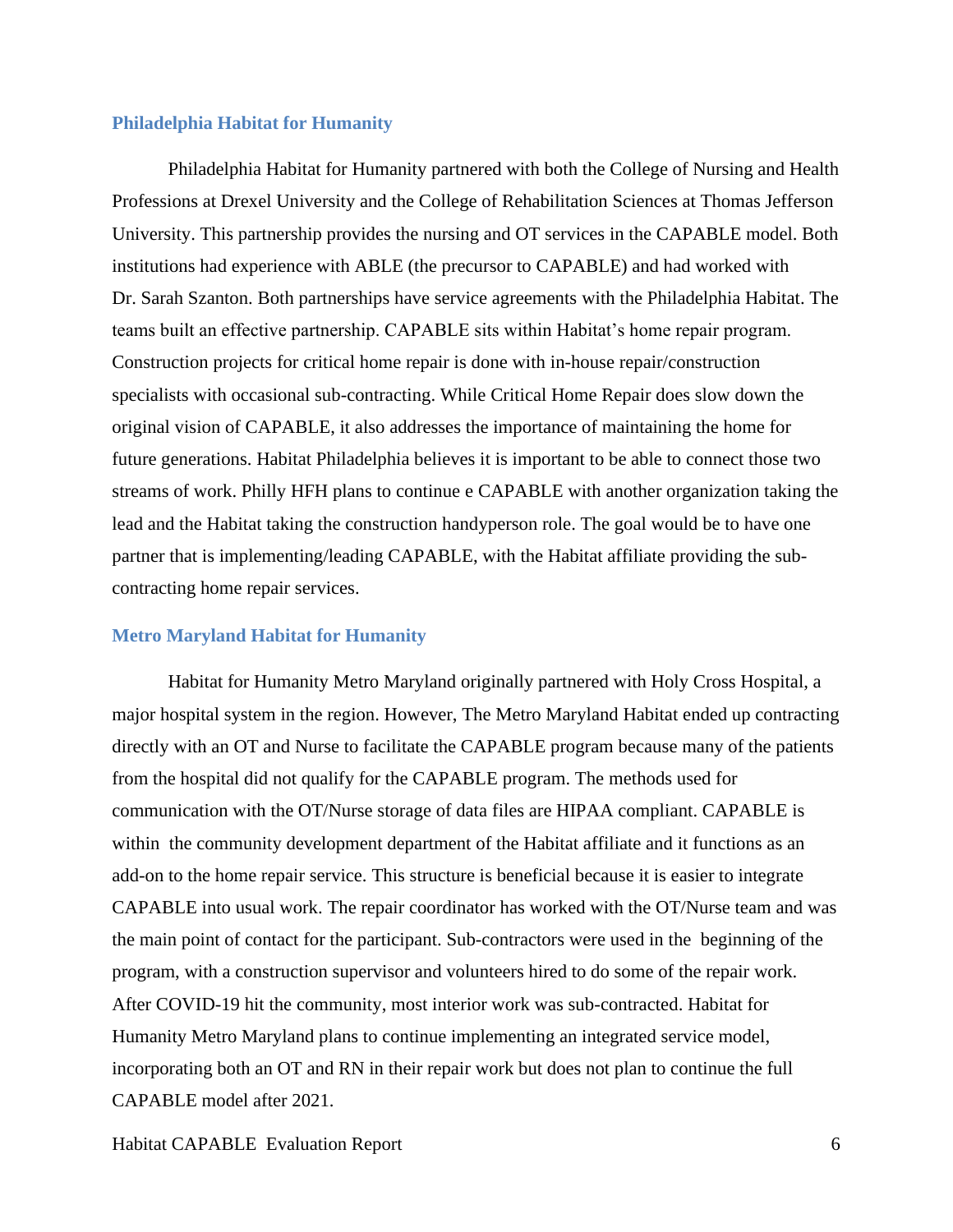#### **Habitat for Humanity Susquehanna**

Habitat for Humanity Susquehanna partnered with the University of Maryland Medical System, WATCH (Wellness Action Team of Cecil and Harford County). WATCH provided referrals, OTs, and Nurses at the beginning of the implementation of CAPABLE. WATCH was successful but the partnership was interrupted during the COVID-19 shutdown in 2020. After COVID-19 restrictions were eased, an OT was contracted and continued work. One new nurse trained but left, signifying that healthcare partner staff turnover was a struggle. HFH Suquehanna's repair program continued and those applicants who were possibly eligible for CAPABLE were offered the program. Senior Handy Service was then contracted to do the construction work. When a candidate was identified, the WATCH team served as a clearing house and went through their system to see if the client was already being served by a different program. If not, then they were a viable candidate. Then Habitat would contact the OT. The OT set up actual meetings with the client. Then the OT would write up the work order – and Habitat would send the work order to the handyman partner. Habitat would go with handyman to meet the client and then move forward. If funding is available, then the Susquehanna site desires to continue to work with the healthcare partner who would lead the CAPABLE effort. This Habitat affiliate will continue to work with older adults,building off learnings from CAPABLE to build a strong program.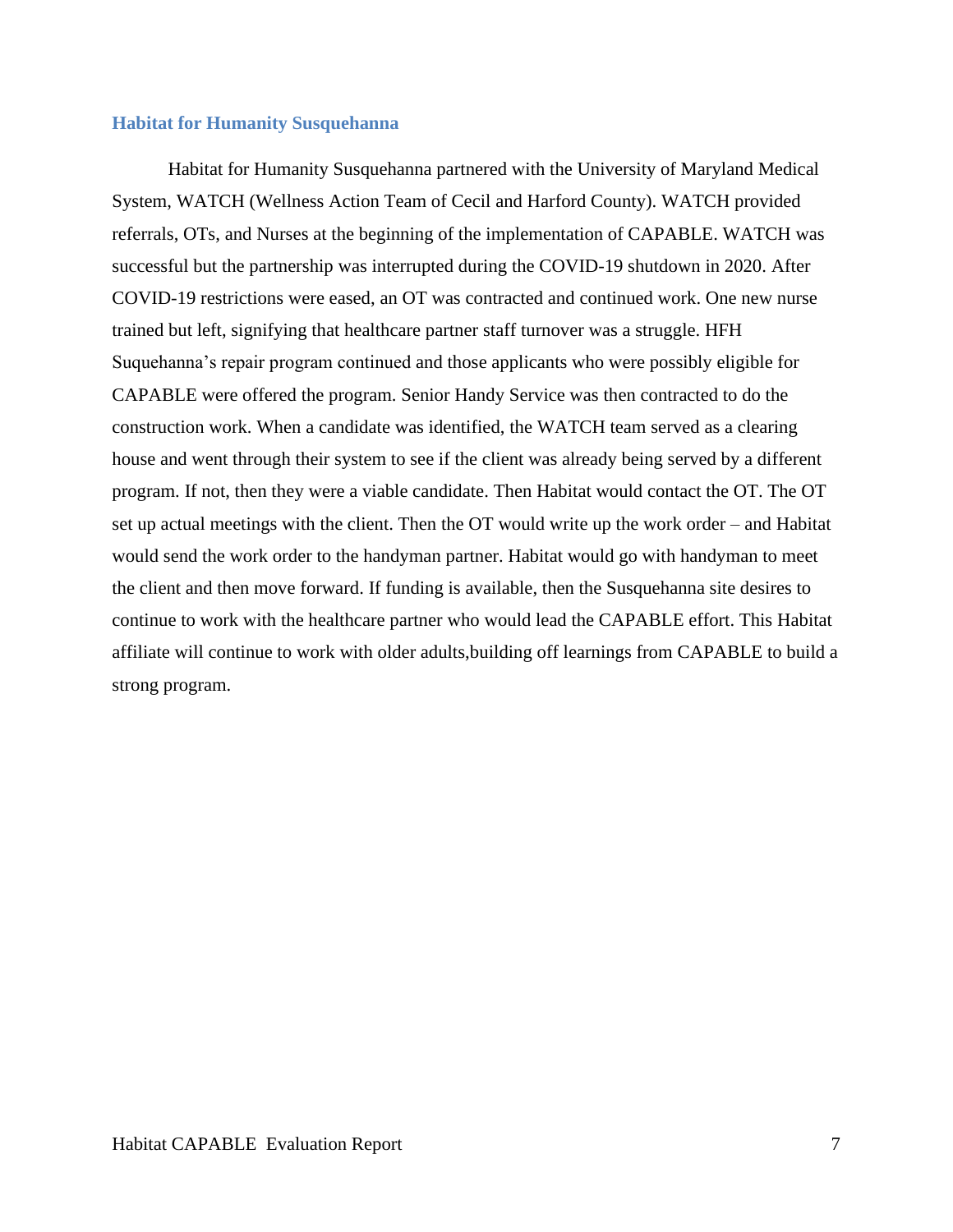# **Methods**

#### **Participant Selection**

Each of the five Habitat for Humanity affiliate sites set forth its own recruitment strategies. The inclusion (selection) criteria for inviting potential candidates were: 1) age 65 and older, 2) having at least one limitation of activities of daily living (ADL) or instrumental activity of daily living (IADL), 3) not bed-bound, 4) cognitively able to engage in the program, and 5) homeowners. These selection criteria are consistent with those recommended by Johns Hopkins.

#### **Measures**

For this Weinberg Foundation grant initiative, Habitat for Humanity International required sites to use the same pre- and post-measures of health outcome changes as were used by Johns Hopkins in their CAPABLE research studies. The outcomes included: Activities of Daily Living (ADL) function, instrumental activities of daily living (IADL) function, depression, and falls efficacy (pre to post). Instruments used to measure these outcomes included the Katz Index of Independence in Activities of Daily Living (Shelkey & Wallace, 1999), the Patient Health Questionnaire (PHQ-9; Kroenke & Spitzer, 2002), and the Falls Efficacy Scale (FES-10; Tinetti & Richman, 1990).

*Activities of Daily Living* (ADL; Shelkey & Wallace, 1999). Participants rated whether they had difficulties performing each ADL from 0 (*No and don't need help*), to 1 (*Yes but don't need help*), and to 2 (*Need help regardless of difficulty*). There were eight ADLs assessed: eating, bathing, toileting, dressing the upper body, dressing the lower body, getting in and out of chairs, walking across a small room, and grooming.

*Instrumental Activities of Daily Living* (IADL) was measured by eight items on an adjectival and point scale as follows: 0 (*No difficulty and don't need help*), 1 (*Yes difficulty, but don't need help*), and 2 (*Need help regardless of difficulty*). The eight IADLs assessed included: preparing meals, doing dishes, shopping, using phones, laundry, traveling, taking medications, and managing money.

The total score of ADL and IADL limitations ranged from zero to 16, with a higher score standing for more ADL or IADL limitations.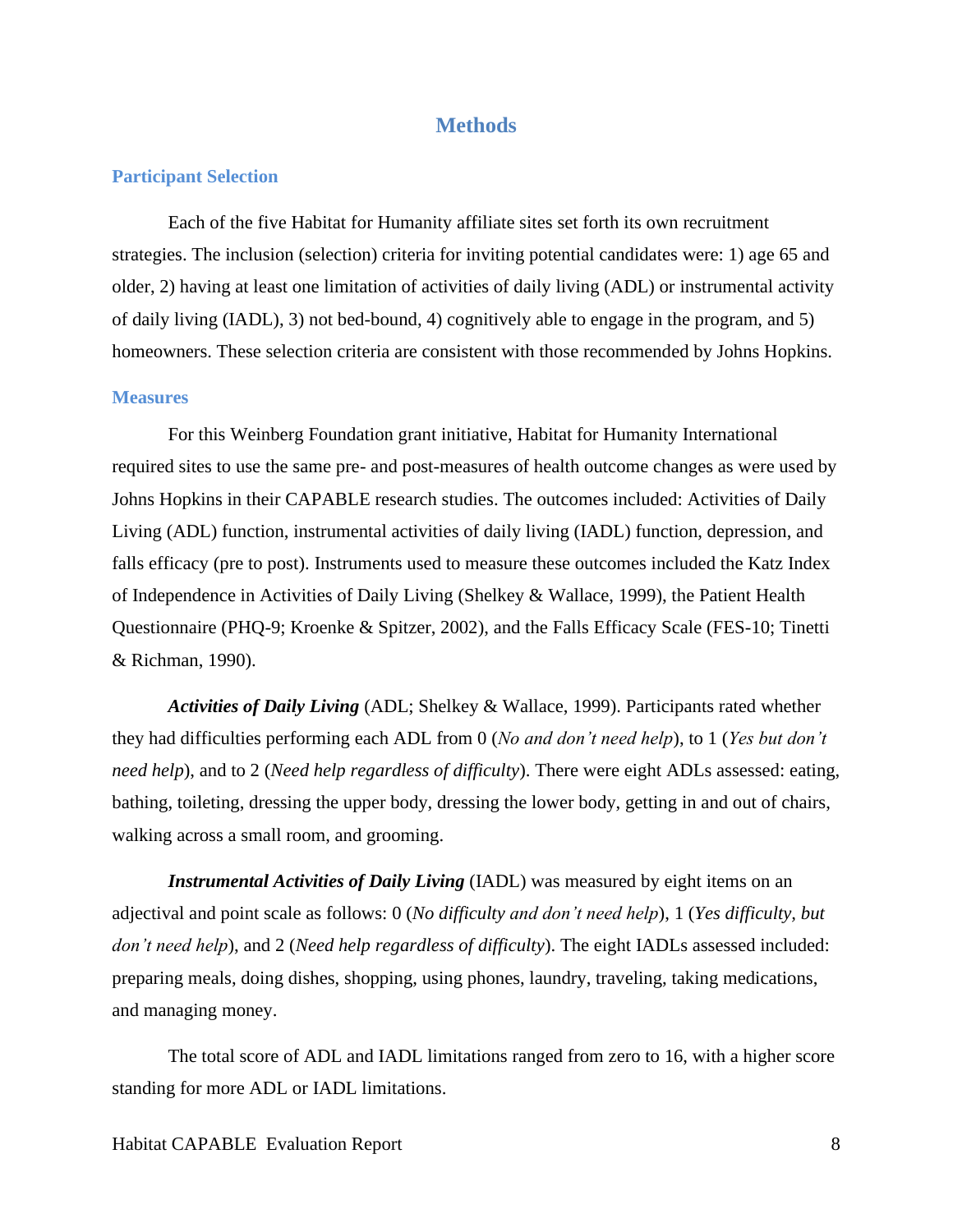*Depression*. Sites used eight of the nine items from the Patient Health Questionnaire (PHQ-9; Kroenke & Spitzer, 2002) to measure participants' depressive symptoms. The "PHQ-8" was derived from the PHQ-9 by removing the last item regarding "self-harm." Each item asks the participant to rate eight statements with 0 (*not at all*), 1 (*several days*), 2 (*more than half the days*), and 3(*nearly every day*). The pertaining to their emotional health. The total score ranges from 0 to 24. Participants who reported PHQ-8 scores that were from 5-9 were considered to have mild depression, a score of 10-14 indicated potential moderate depression, a score of 15-19 indicated moderate-severe depression, and 20 and above indicated severe depression. The Cronbach alpha of this PHQ was .75 for both pre-and post-measurements, indicating a good internal consistency between measured items and that the measurement is valid.

*Falls Efficacy Scale***.** Program sites used the Tinetti Falls Efficacy scale (FES-10; Tinetti & Richman, 1990) to measure participants' fall efficacy. Participants rated 10 statements each from 0 (*not confident at all*) to 10 (*very confident*). A mean score was generated for each participant with a higher mean score referring to a higher level of fall efficacy. The Cronbach alpha of the FES-10 were .91 and .90 for pre-and post-measurements, respectively, showing that the fall efficacy scale measured participants in a consistent way.

# **Data Management and Analyses**

For this grant initiative, Habitat for Humanity International required sites to use the data software tool, REDCap which is a secure platform for organizations to set up and design a research or evaluation project, enter data, and aggregate results (About – [REDCap](about:blank)  [\(projectredcap.org\).](about:blank) All Habitat affiliate project managers familiarized themselves with this data collection tool and trained volunteers or staff on how to enter data. Participants were assigned codes so that names and other identifying information were not used. All sites could access the project data set remotely. The HHI project manager maintained the project data set and monitored data entry throughout the three years of the project. Johns Hopkins evaluation staff were provided access to the project data set and downloaded the pre/post data to perform statistical analysis using R (v.4.1.1) and R Studio (2021.09.0+351). All statistical significance was set to a p-value smaller than .05 (*p* < .05). A *p-*value that is smaller than 0.05 means that the differences detected by the pre- and post-measurement are statistically significant and not likely are caused by chance.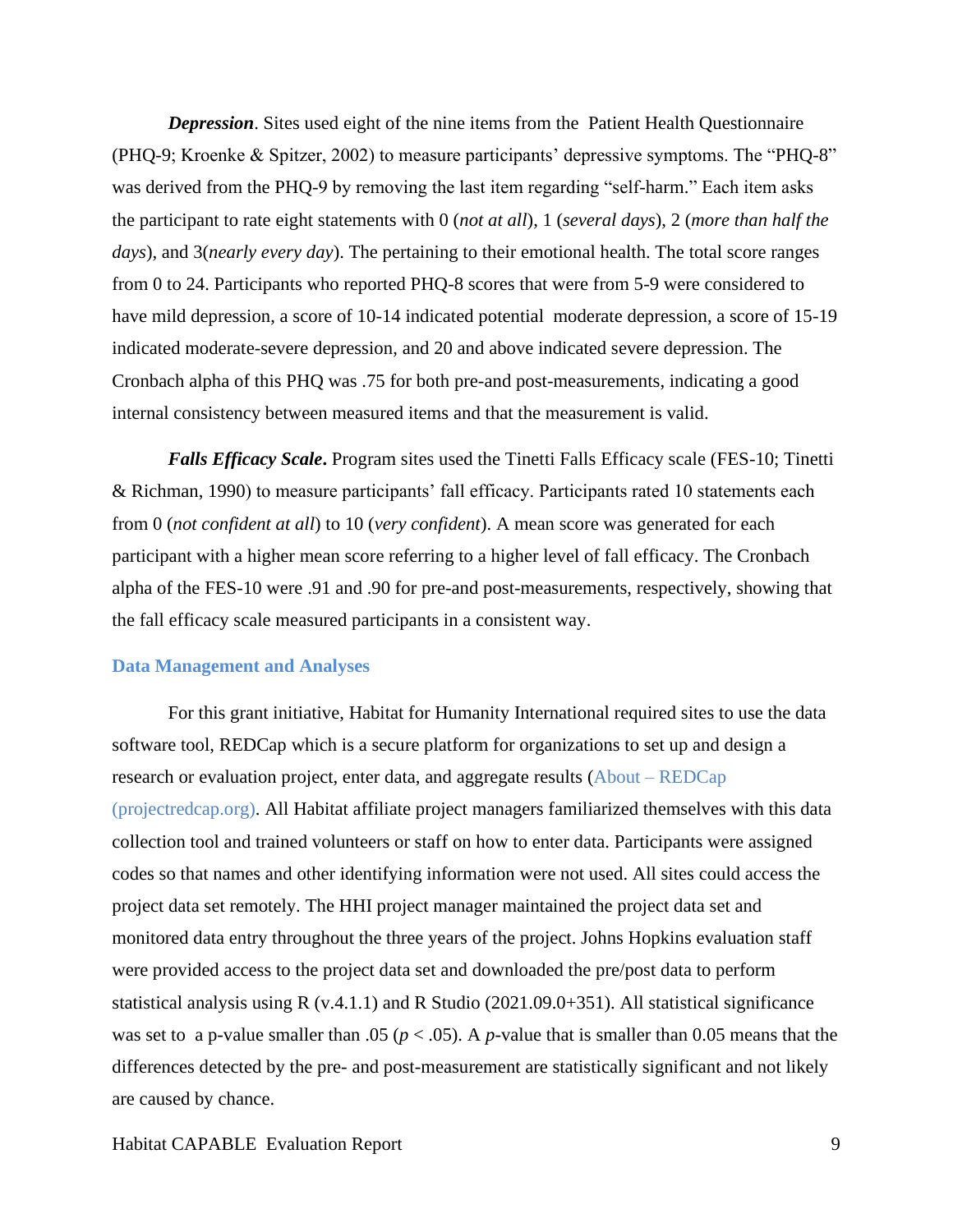# **Results**

# **Aggregate Enrollment**

Across the five sites, the total number of individuals enrolled in CAPABLE was 427 participants (between 2018 and 2021). Out of these 427 participants enrolled in CAPABLE for which there was baseline data, 348 also had post-completion data reported (82%). At the time for reporting, all CAPABLE clients were enrolled and modification work was complete for the majority of clients (all but 20), however post-completion data was still underway at the sites. Habitat plans to continue to update the results as final data is received. Also, some participants may have completed the program but refused the post-CAPABLE assessment. Others may have dropped out earlier so no final data was collected.

Johns Hopkins evaluation staff combined scores across all five Habitat affiliates to examine pre and post-scores for each measure. Twenty-six participants did not report the site at which they participated in CAPABLE and therefore the results cannot be attributed to any specific site, but have been included in this analysis

The overall completion rate was 81%. Across sites, the rate ranged from 49% to 100%. This compares to other CAPABLE sites that achieved from 65-90% completion. Table 1 presents the summary of the CAPABLE and HFHI partnership and recruitment information.

| <b>Site</b>        | <b>Partner</b>                                                                                                                                | <b>Enrolled</b> | <b>Completed</b> | $\frac{6}{9}$ |
|--------------------|-----------------------------------------------------------------------------------------------------------------------------------------------|-----------------|------------------|---------------|
| Denver City        | <b>Colorado Visiting Nurse</b><br>Association                                                                                                 | 151             | 128              | 85%           |
| <b>Twin Cities</b> | Allina Home Health                                                                                                                            | 101             | 92               | 91%           |
| Philadelphia       | College of Nursing and Health<br>Professions at Drexel University;<br>College of Rehabilitation<br>Sciences at Thomas Jefferson<br>University | 49              | 24               | 49%           |
| Metro Maryland     | <b>Holy Cross Hospital</b>                                                                                                                    | 79              | 55               | 70%           |
| Susquehanna        | University of Maryland Medical<br>System                                                                                                      | 35              | 35               | 100%          |
| Total              |                                                                                                                                               | 427             | 348              | 81%           |

Table 1 *Partnership and Recruitment Information – All Sites*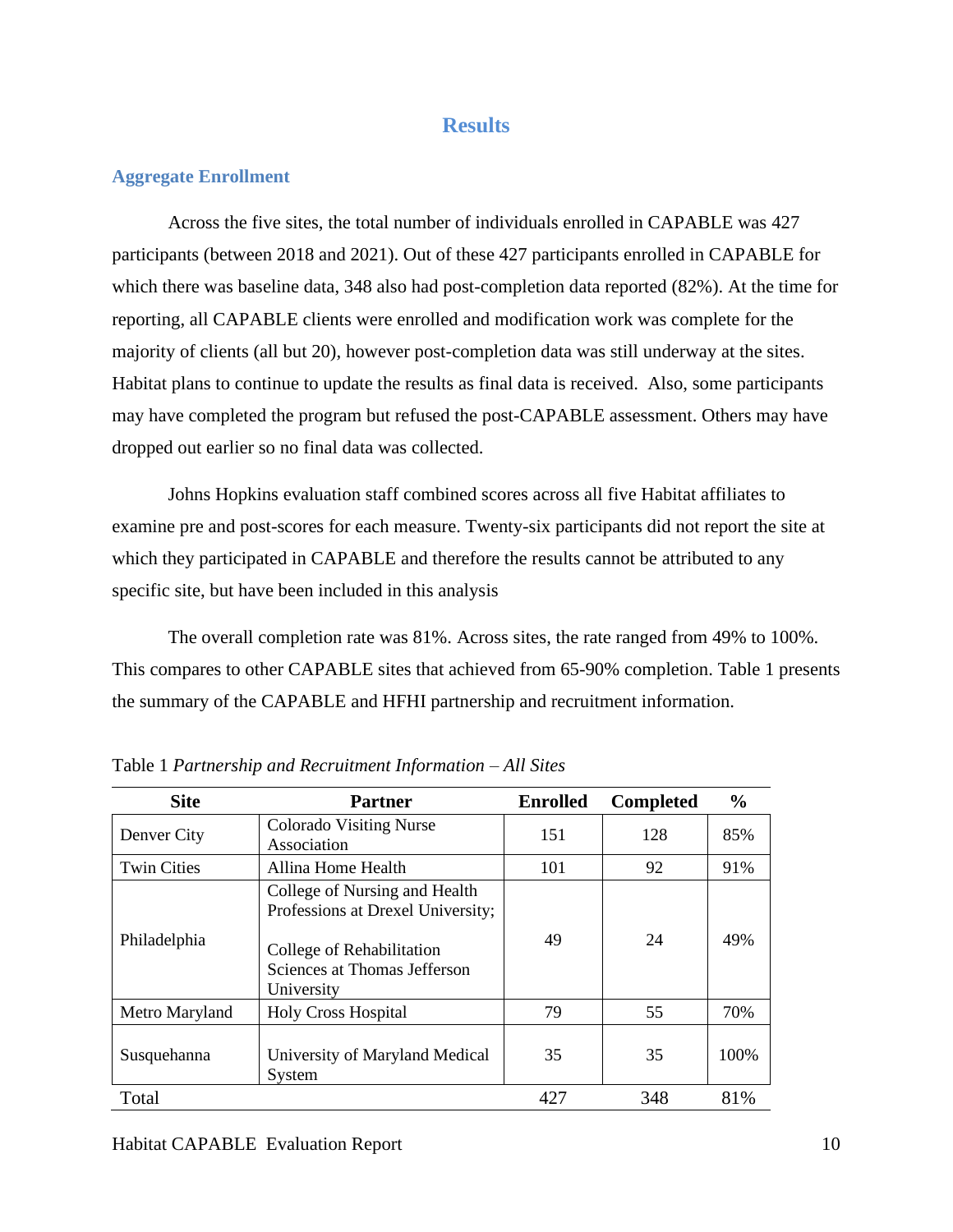#### **Pre-Post Outcomes**

Across all five sites, the baseline ADL scores ranged from 0 to 16. Twenty participants reported no ADL limitations and two participants reported a score of 16. Scores from the IADL assessments ranged from 0 to 16 as well, with fourteen individuals indicated having no IADL limitations and five participants having a score of 16. The average baseline score of the Patient Health Questionnaire\_8 was 6.42 (which indicates moderate depressive symptoms) and the average fall efficacy score measured at the baseline was 66.5 which indicates low confidence in not falling).

At the endpoint of the CAPABLE program, ninety-six participants reported having no ADL limitations, and 48 participants had no IADL performance issues. The average PHQ\_8 scores decreased to 4.47 (improved) and the average fall efficacy score reached 79.46. These are clinically and personally impactful changes.

Overall, CAPABLE improved participants' ADL and IADL performance, reduced their depressive symptoms and increased their fall efficacy. CAPABLE participants reported having better ADL performance. Participants' mean ADL limitations reduced from 4.6 to 2.31, a 50% improvement,  $t = 9.58$ ,  $p < .001$ . This improvement aligns almost exactly with prior CAPABLE implementations including in the original CAPABLE research site. The average IADL limitations were decreased from 6.82 to 4.99, a 27% improvement, *t* = 5.68, *p* < .001. CAPABLE reduced the depressive symptom scores of participants from 6.42 to 4.47(a 30% improvement), *t*  $= 5.47, p < .001$ . Participants reported that their fall efficacy was also improved from an average of 66.5 to 79.46(increased by 16%),  $t = -7.38$ ,  $p < .001$ . Table 2 summarizes the overall improvements for each measurement area across all CAPABLE sites combined.

In summary, reviewed across all sites, all four measurements achieved statistically significant improvements. As Table 2 shows, the combined scores indicate strong positive outcomes observed across the four measures.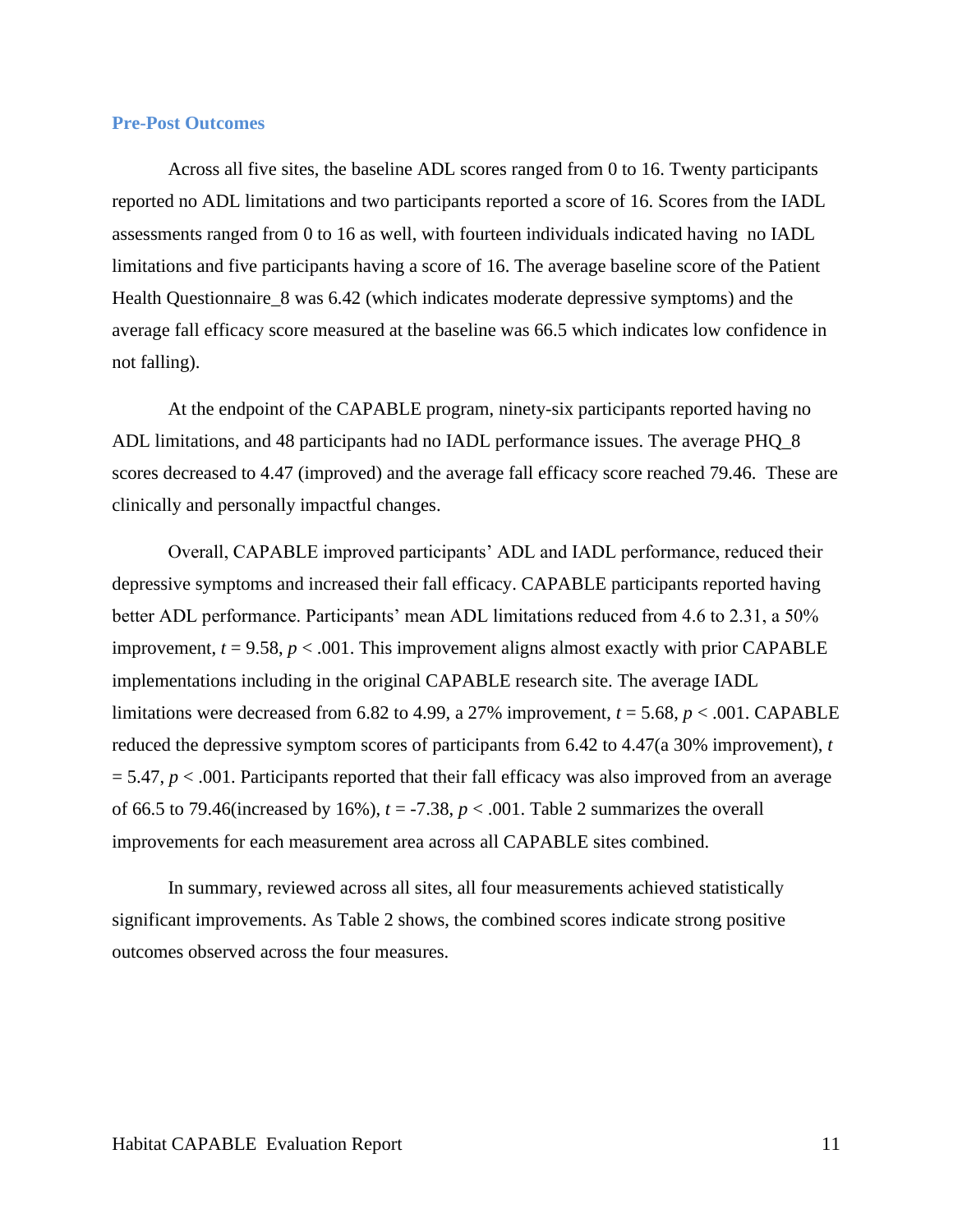**Table 2a**

|       | n   | Baseline         | n   | Completion    | Sig. |
|-------|-----|------------------|-----|---------------|------|
| ADL   | 402 | $4.6 + 3.33$     | 305 | $2.31 + 3$    | ***  |
| IADL  | 392 | $6.82 + 4.17$    | 299 | $4.99 + 4.24$ | ***  |
| PHQ 8 | 333 | $6.42 + 4.66$    | 281 | $4.47\pm4.15$ | ***  |
| Falls | 364 | $66.5 \pm 24.63$ | 310 | 79.46±20.93   | ***  |

*Note.* \*  $p < .05$ , \*\*  $p < .01$ , \*\*\*  $p < .001$ ; Statistical significant means that the difference observed between the scores at baseline and that of post-completion are not likely caused by pure chance. As the p-value gets smaller (down to .001) this indicates stronger significance and more robust evidence that the intervention caused the results observed.

Where others CAPABLE sites conducted an evaluation of these health outcomes, the results are similar. ADL functional status change is most often reported as a measured outcome with post-CAPABLE results showing a 50% improvement.

| <b>Table</b><br>$2b$ . |                  |             | All Sites         |             | Denver            |     | <b>Twin Cities</b> |             | Philadelphia      |             | Metro MD          |             | Susq            |
|------------------------|------------------|-------------|-------------------|-------------|-------------------|-----|--------------------|-------------|-------------------|-------------|-------------------|-------------|-----------------|
|                        |                  | $\mathbf n$ | $Mean+SD$         | $\mathbf n$ | $Mean+SD$         | n   | $Mean+SD$          | $\mathbf n$ | $Mean \pm SD$     | $\mathbf n$ | $Mean+SD$         | $\mathbf n$ | $Mean \pm SD$   |
|                        | <b>ADL</b>       | 402         | $4.6 + 3.33$      | 151         | $4.69 + 3.53$     | 101 | $4.51 \pm 2.95$    | 43          | $4.7 + 3.2$       | 71          | $4.61 \pm 3.68$   | 35          | $4.4 \pm 3.15$  |
|                        | <b>IADL</b>      | 392         | $6.82 + 4.17$     | 151         | $8.39 + 4.3$      | 98  | $6.95 \pm 3.5$     | 41          | $4.61 + 3.4$      | 67          | $5.19 + 4$        | 34          | $5.35 \pm 3.82$ |
| Pre                    | PHQ <sub>8</sub> | 333         | $6.42{\pm}4.66$   | 139         | $7.24 \pm 5.05$   | 93  | $6.14 + 3.79$      | 23          | $6.09 + 4.7$      | 46          | $4.5 + 3.32$      | 32          | $6.62{\pm}5.94$ |
|                        | Falls            | 364         | $66.5 + 24.63$    | 140         | $64.3 + 22.95$    | 91  | $65.66 \pm 22.87$  | 44          | $69.43 + 24.89$   | 59          | $71.91 \pm 29.59$ | 29          | $65.25 \pm 26$  |
|                        | <b>ADL</b>       | 305         | $2.31 + 3$        | 127         | $2.56 + 3.07$     | 92  | $1.92 + 2.63$      | 14          | $2.57 + 2.03$     | 37          | $2.51 + 4.06$     | 31          | $1.94 + 2.05$   |
|                        | <b>IADL</b>      | 299         | $4.99 + 4.24$     | 127         | $6.47 + 4.59$     | 89  | $4.31 + 3.35$      | 12          | $3.92 \pm 3.18$   | 38          | $3.24 + 3.78$     | 30          | $3.4 + 4.12$    |
| Post                   | PHQ8             | 281         | $4.47 + 4.15$     | 113         | $5.62{\pm}4.38$   | 90  | $3.62 + 3.63$      | 8           | $3.75 \pm 3.37$   | 36          | $3.25 \pm 2.89$   | 31          | $4.45 \pm 5.22$ |
|                        | Falls            | 310         | $79.46 \pm 20.93$ | 126         | $76.87 \pm 21.46$ | 89  | $79.68 \pm 19.99$  | 19          | $82.75 \pm 17.66$ | 41          | $87.4 \pm 17.99$  | 31          | $78.09 + 22.29$ |

Table 2b presents the overall results and displays by individual sites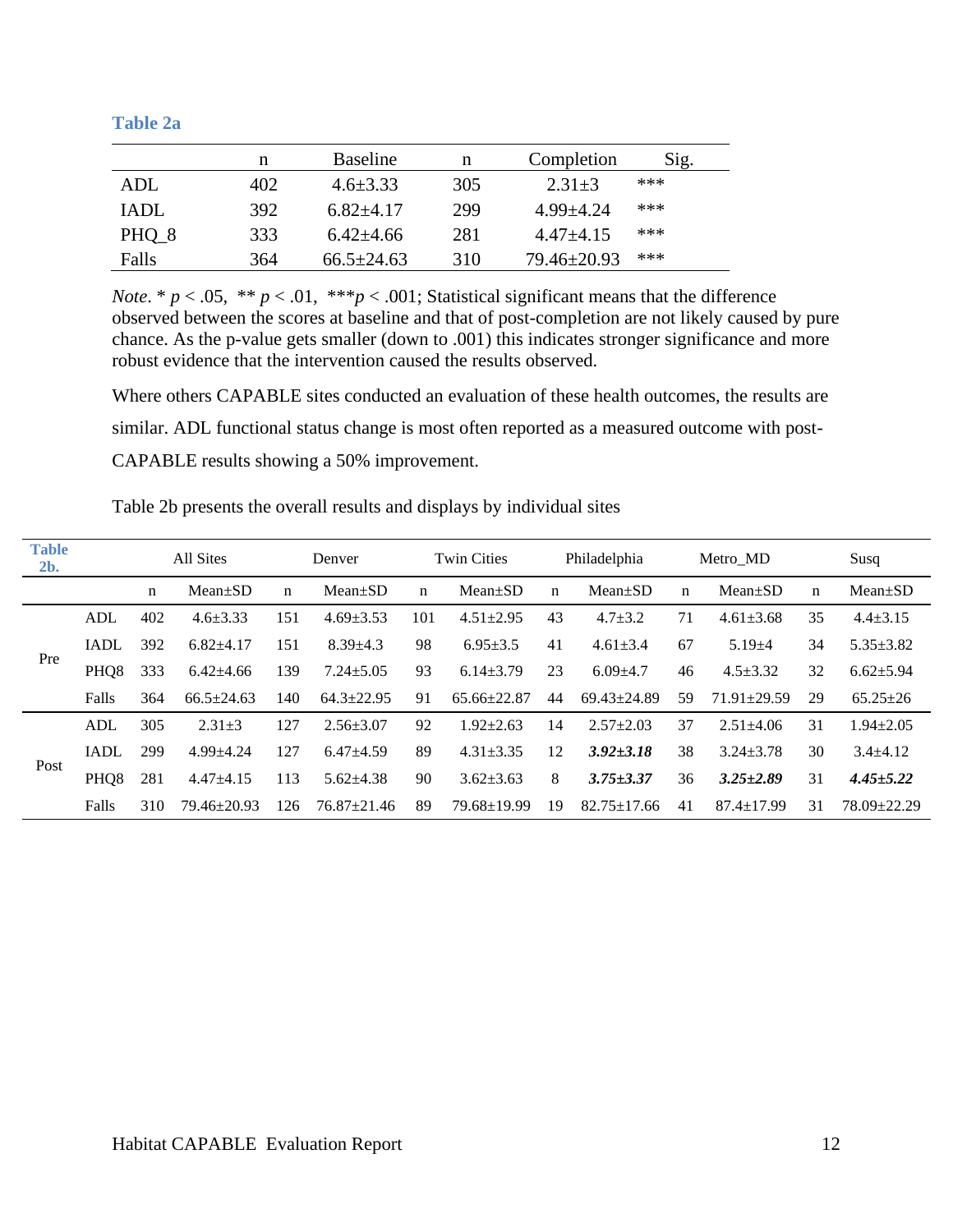| Table 2c.            |                       |                      |                      |                      |                     |
|----------------------|-----------------------|----------------------|----------------------|----------------------|---------------------|
|                      | Pre                   |                      |                      | Post                 |                     |
|                      | <b>Male</b>           | <b>Female</b>        |                      | Male                 | <b>Female</b>       |
| ADL_pre              |                       |                      | ADL_post             |                      |                     |
| Mean (SD)            | 4.50(3.37)            | 4.63(3.33)           | Mean (SD)            | 2.73(3.62)           | 2.16(2.72)          |
| Median<br>[Min, Max] | 4.00 [0, 16.0]        | 4.00 [0, 16.0]       | Median<br>[Min, Max] | $2.00$ [0, 16.0]     | 1.00 [0, 13.0]      |
| IADL_pre             |                       |                      | IADL_post            |                      |                     |
| Mean (SD)            | 7.08 (4.69)           | 6.66(3.93)           | Mean (SD)            | 5.02(4.11)           | 4.93 (4.21)         |
| Median<br>[Min, Max] | $6.00$ [0, 16.0]      | $6.00$ [0, 16.0]     | Median<br>[Min, Max] | 4.00 [0, 16.0]       | 4.00 [0, 16.0]      |
| PHQ_9_pre            |                       |                      | PHQ_9_po<br>st       |                      |                     |
| Mean (SD)            | 6.18(4.34)            | 6.50(4.81)           | Mean (SD)            | 4.05(3.51)           | 4.66(4.45)          |
| Median<br>[Min, Max] | 5.50 [0, 20.0]        | 5.50 [0, 22.0]       | Median<br>[Min, Max] | $3.00$ [0, 15.0]     | $3.00$ [0, 21.0]    |
| falls_pre            |                       |                      | falls_post           |                      |                     |
| Mean (SD)            | 64.2 (26.8)           | 67.8 (23.6)          | Mean (SD)            | 80.2 (21.5)          | 79.4 (20.7)         |
| Median<br>[Min, Max] | 67.7 [0.300,<br>98.9] | 71.7 [0.100,<br>100] | Median<br>[Min, Max] | 87.0 [0.400,<br>100] | 85.7 [6.10,<br>100] |

These results were achieved in both men and women as shown below Table 2c

Figure  $1 - 4$ .

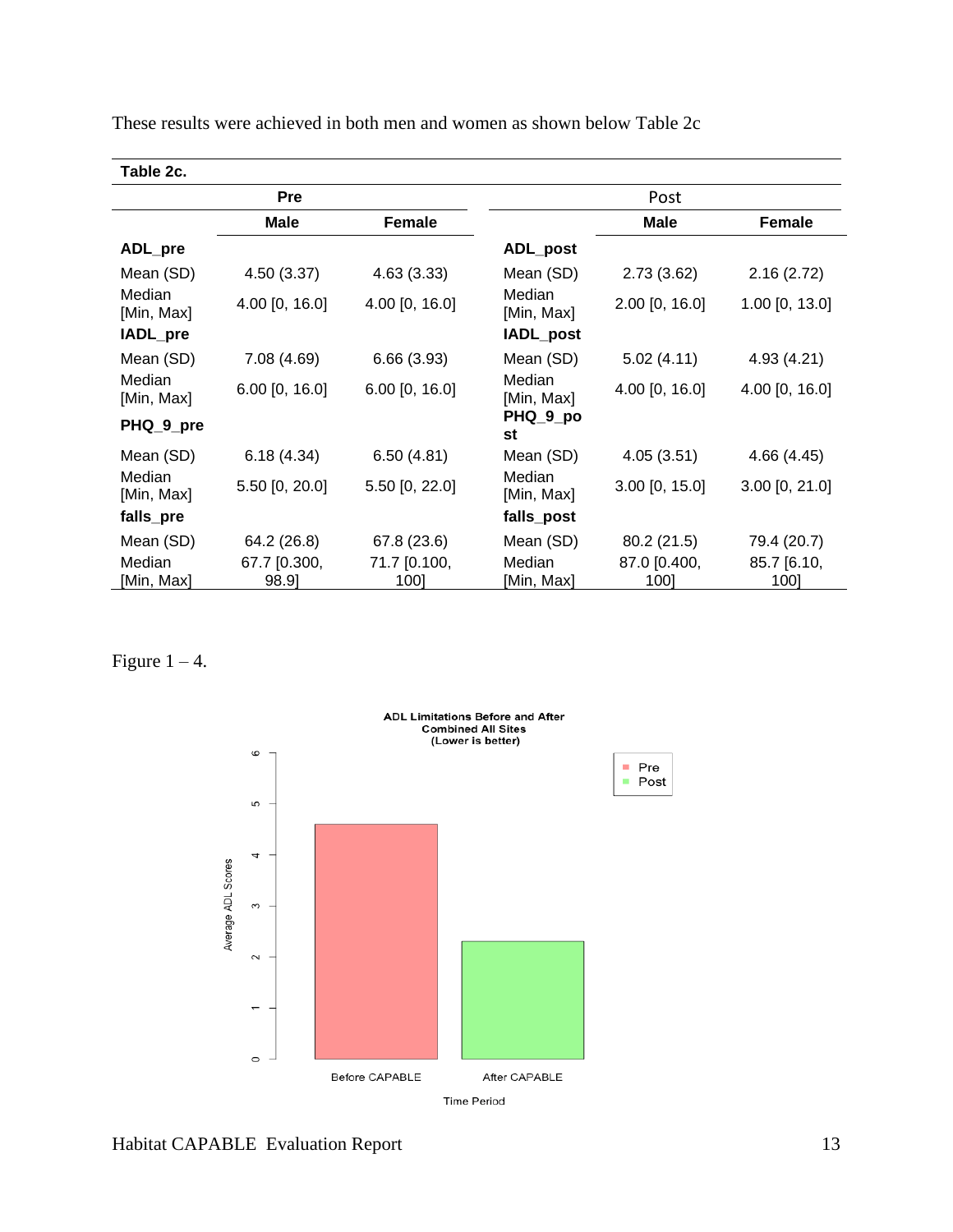

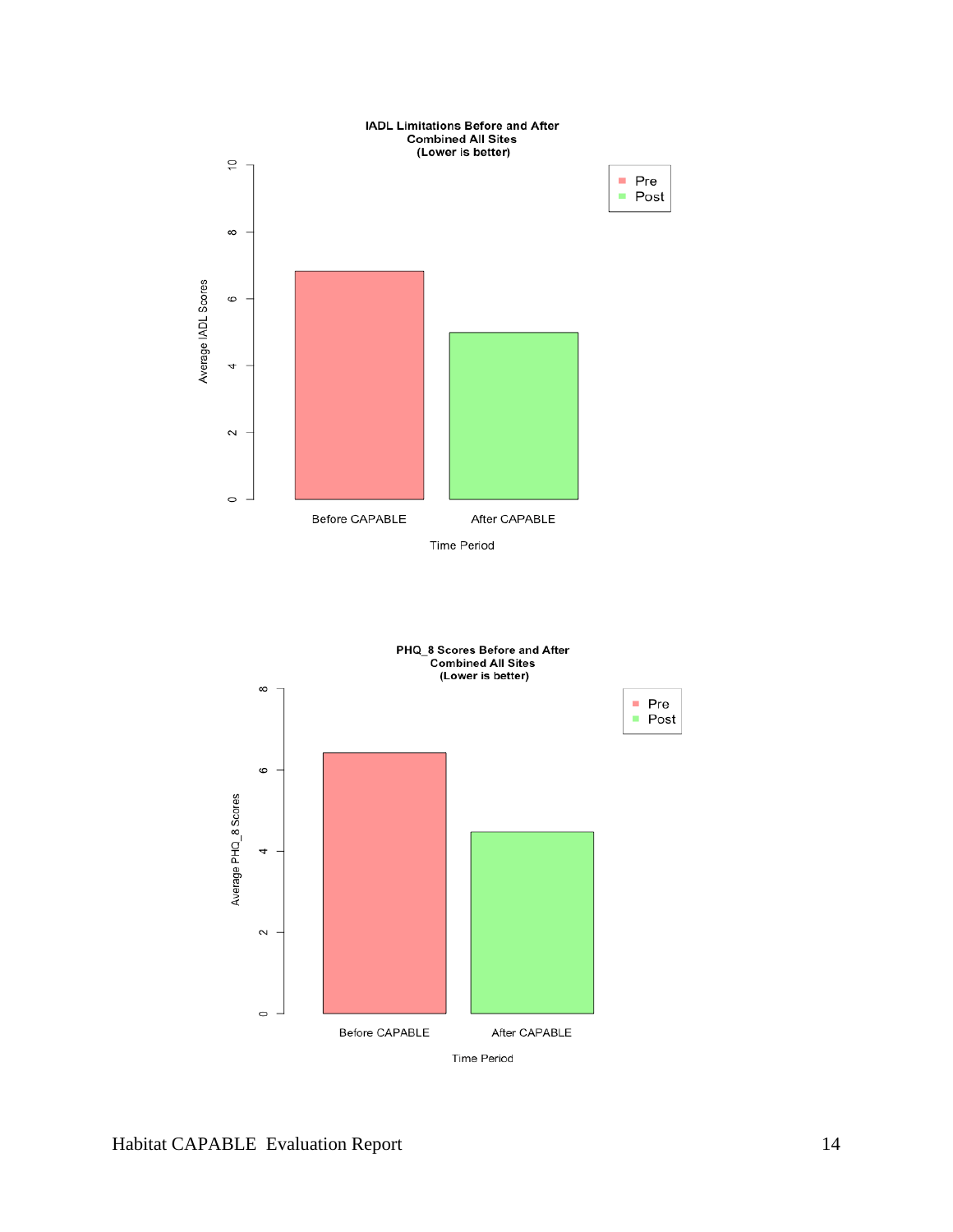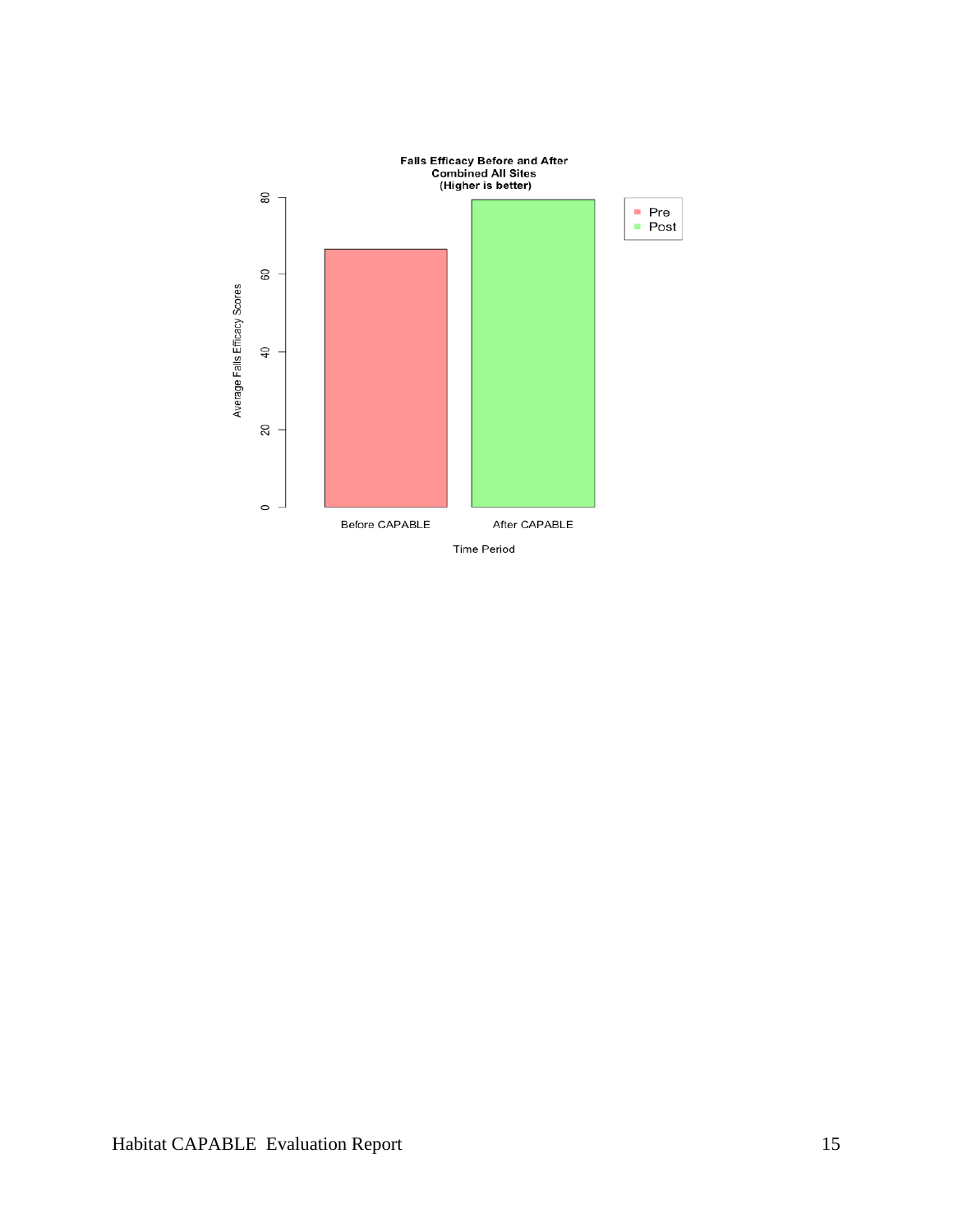# **Site-Specific Results**

# *Denver City (Colorado)*

A total of 151 older adults enrolled in the Denver City site and 128 completed the postcompletion measurement. Participants reported improvements in ADL performance as the ADL limitation scores dropped from 4.69 to 2.56, a 45% improvement,  $t = 5.39$ ,  $p < .001$ .

IADL reduced from 8.39 to 6.47, a 23% improvement,  $t = 3.57$ ,  $p < .001$ . Depressive symptom scores declined from 7.24 to 5.62, a 22% improvement,  $t = 2.73$ ,  $p = 0.01$ . Fall efficacy improved from 64.3 to 76.87, a 16% improvement,  $t = -4.62$ ,  $p < .001$ . All of the four measurements improved significantly at the Denver site.

Table 3 summarizes the change in Denver. The Denver site has achieved significant improvement in all four outcomes.

#### **Table 3**

|       | Pre n | Mean $\pm$ SD    | Post n | $Mean \pm SD$   | Sig. |
|-------|-------|------------------|--------|-----------------|------|
| ADL   | 151   | $4.69 \pm 3.53$  | 127    | $2.56 \pm 3.07$ | ***  |
| IADL. | 151   | $8.39 + 4.3$     | 127    | $6.47+4.59$     | ***  |
| PHQ 8 | 139   | $7.24 \pm 5.05$  | 113    | $5.62 + 4.38$   | **   |
| Falls | 140   | $64.3 \pm 22.95$ | 126    | 76.87±21.46     | ***  |

*Note*. \*  $p < .05$ , \*\*  $p < .01$ , \*\* $p < .001$ ; Statistical significant means that the difference observed between the scores at baseline and that of post-completion are not likely caused by pure chance.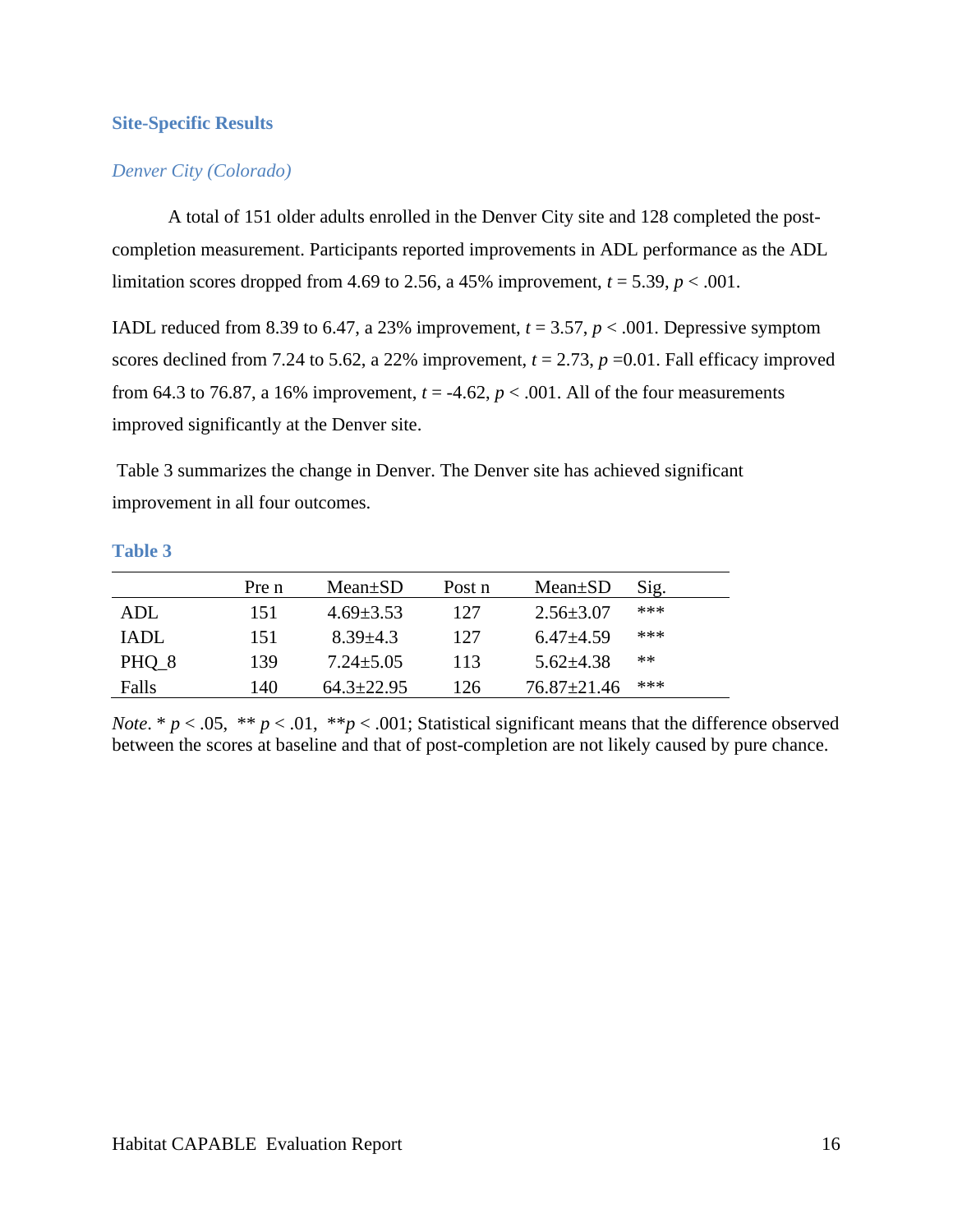

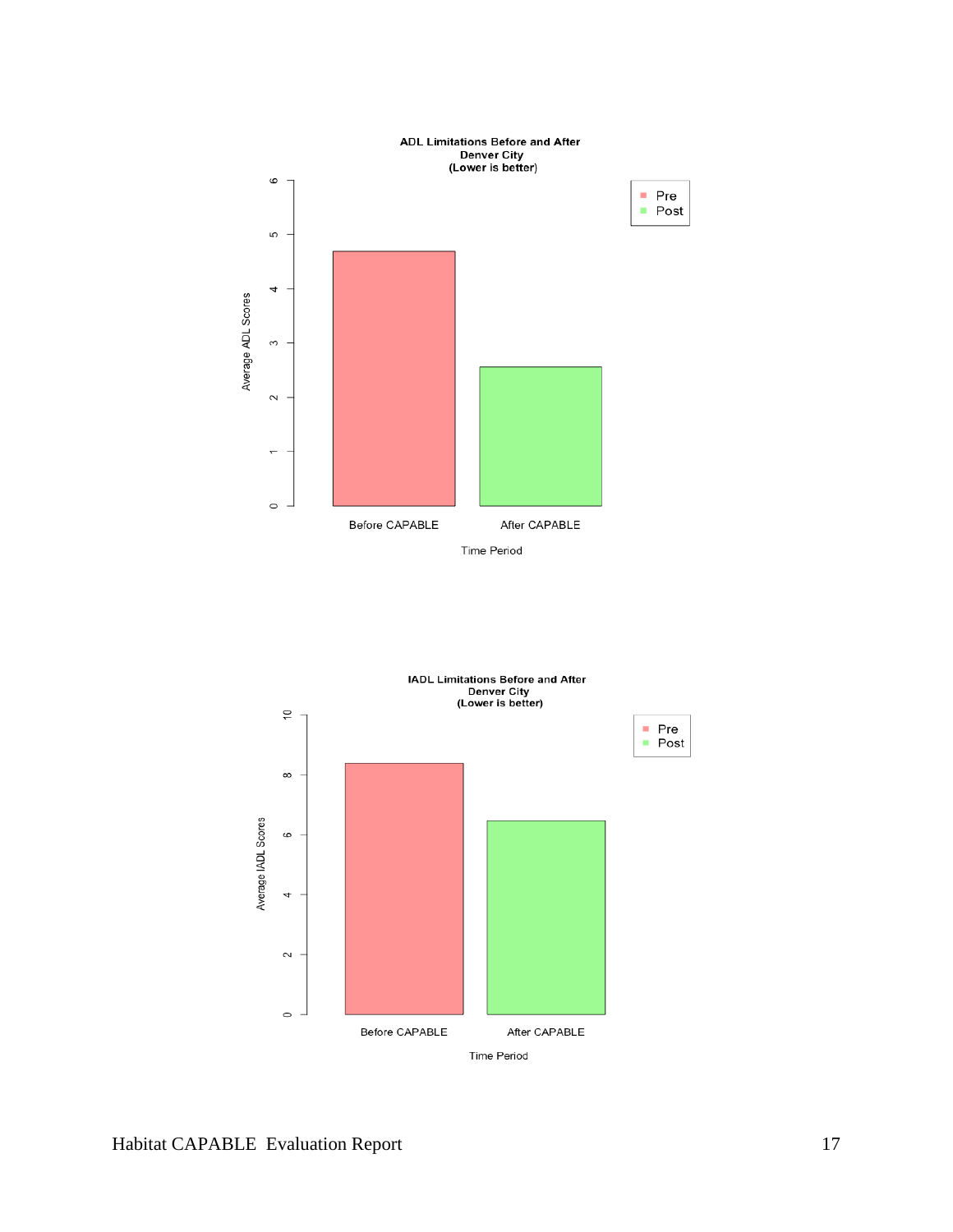

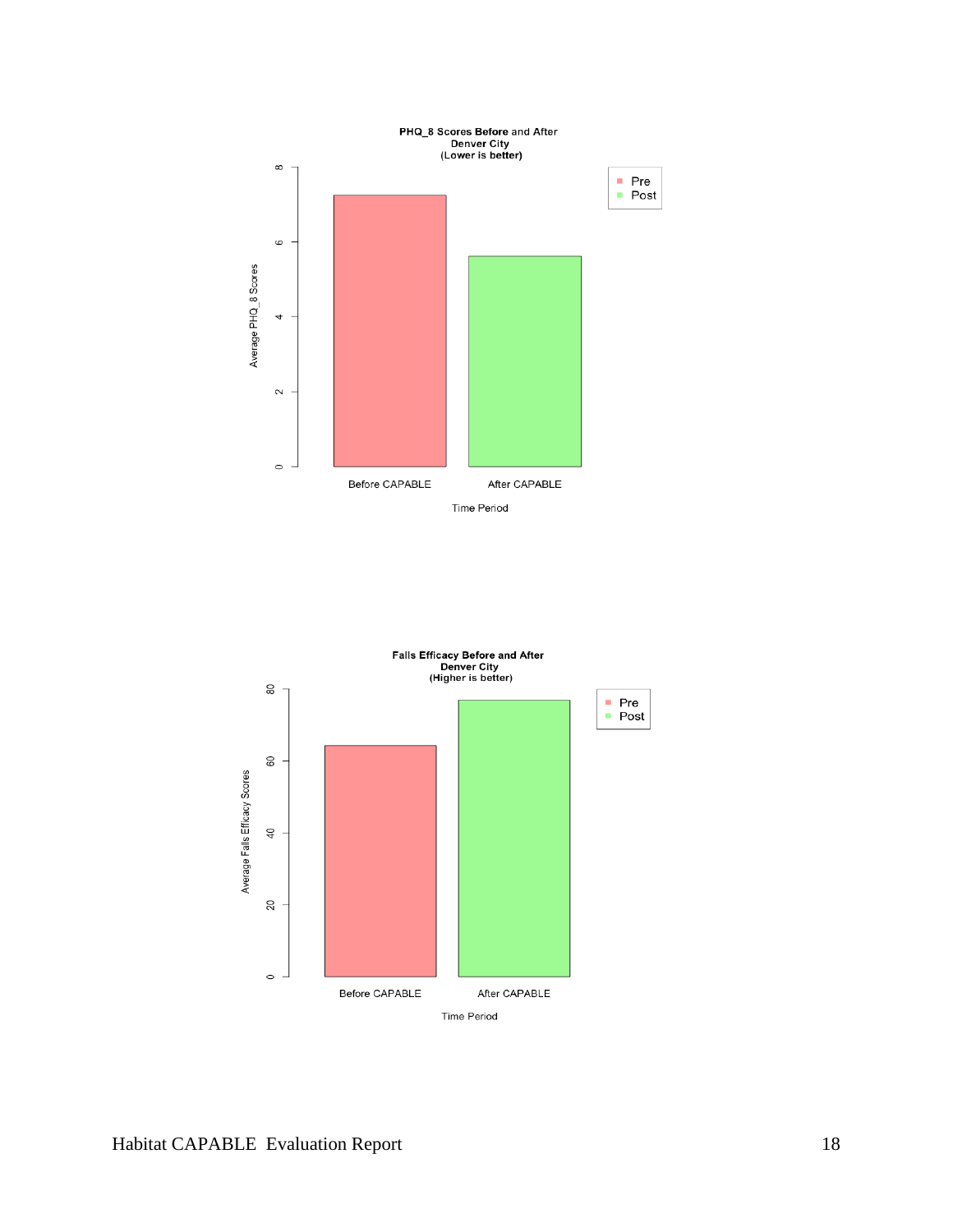## *Twin Cities (Minnesota)*

One hundred and one older adults enrolled in the Twin City site and 92 completed the post-completion measurement. Participants reported improvements in ADL performance as the ADL limitation scores dropped from 4.51 to 1.92, a 57% improvement,  $t = 6.45$ ,  $p < .001$ . Participants' IADL limitation scores dropped from 6.95 to 4.31, a 38% improvement,  $t = 5.25$ , *p* < .001. The depressive symptom scores dropped from 6.14 at baseline to 3.62 upon program completion, which stands for an improvement of 41%,  $t = 4.59$ ,  $p < .001$ . Fall efficacy increased from 65.66 to 79.68, a 18% improvement,  $t = -4.38$ ,  $p < .001$ . The Twin City site has all four measurements significantly improved.

Table 4 summarizes the changes experienced through the CAPABLE program led by the Twin Cities Habitat for Humanity. Across all four outcomes, the Twin Cities site observed strong improvement.

#### **Table 4**

|       | Pre n | $Mean \pm SD$     | Post n | $Mean \pm SD$   | Sig. |
|-------|-------|-------------------|--------|-----------------|------|
| ADL   | 101   | $4.51 \pm 2.95$   | 92     | $1.92 \pm 2.63$ | ***  |
| IADL  | 98    | $6.95 \pm 3.5$    | 89     | $4.31 \pm 3.35$ | ***  |
| PHQ 8 | 93    | $6.14\pm3.79$     | 90     | $3.62 \pm 3.63$ | ***  |
| Falls | 91    | $65.66 \pm 22.87$ | 89     | 79.68±19.99     | ***  |

*Note*. \*  $p < .05$ , \*\*  $p < .01$ , \*\*\* $p < .001$ ; Statistical significant means that the difference observed between the scores at baseline and that of post-completion are not likely caused by pure chance.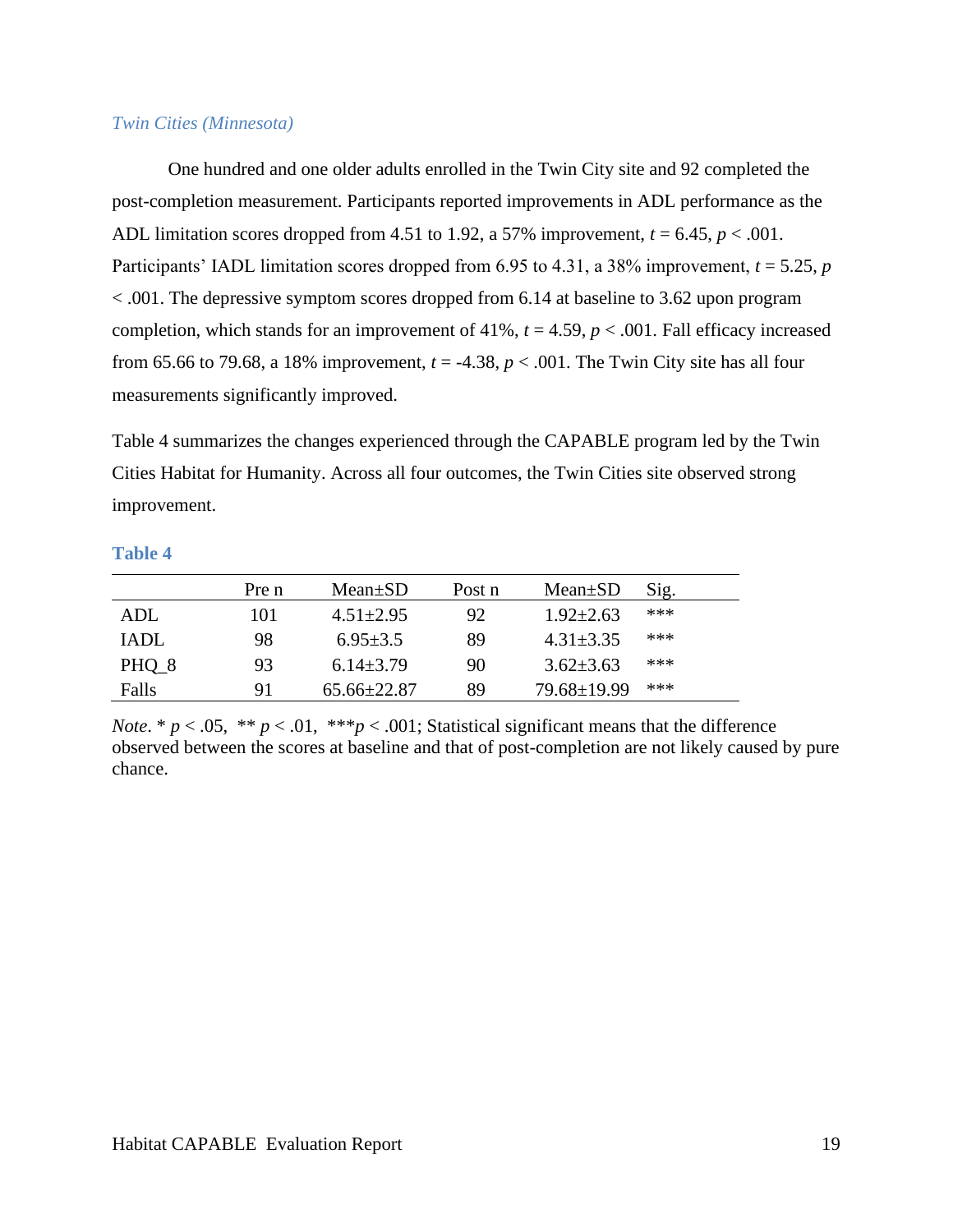

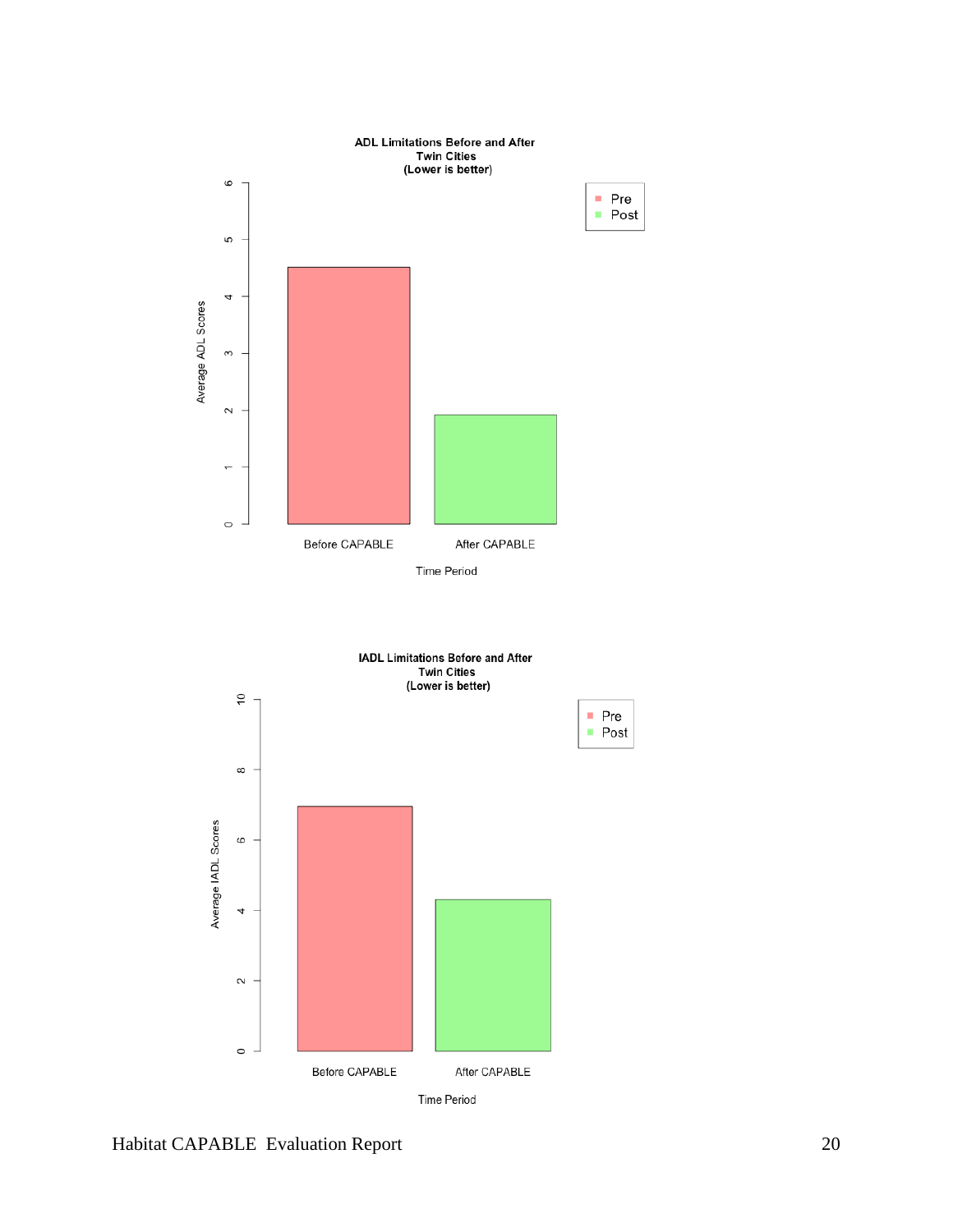

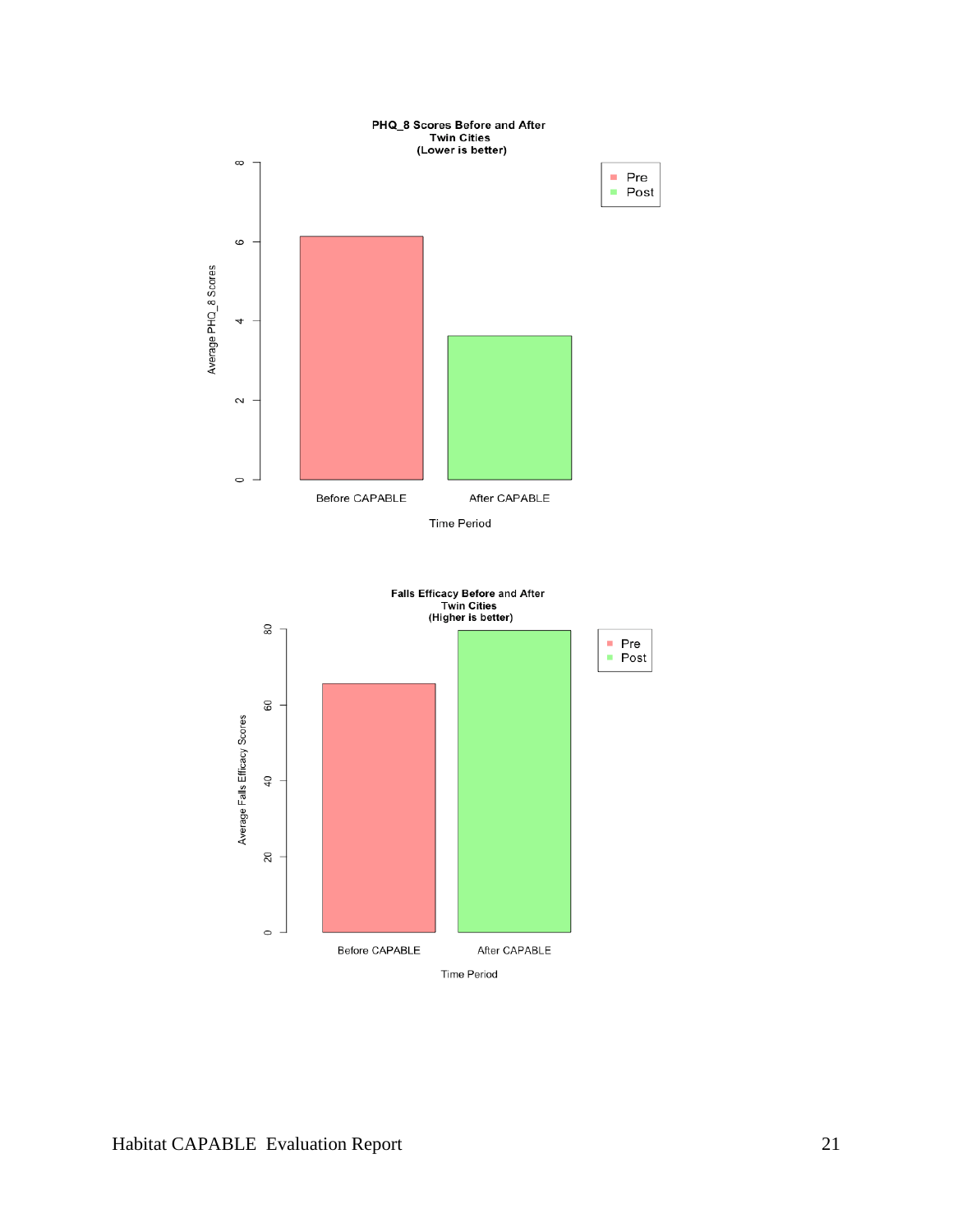#### *Philadelphia (Pennsylvania)*

The Philadelphia site recruited 49 older adults and collected 24 participants' postcompletion outcomes. This was a lower percentage of retention in the project than the other sites, due to several challenges outside of the Habitat affiliate's control. Initial referral pipelines were slower than anticipated, with two healthcare sites. Also COVID impact delayed projects, and OT and construction lead injuries created unforeseen delays. The site continues to implement, has all (65) clients fully enrolled and plans to have all clients served and data entered by May 2022. Participants reported improvements in ADL performance as the ADL limitation scores dropped from 4.7 to 2.57, a 45% improvement,  $t = 2.92$ ,  $p = 0.01$ . IADL fell from 4.61 to 3.92, a 15% improvement,  $t = 0.65$ ,  $p = 0.52$ . Depressive symptom scores reduced from 6.09 to 3.75, a 38% improvement, *t* = 1.51, *p* =0.15. Fall efficacy improved from 69.43 to 82.75, a 16% improvement,  $t = -2.41$ ,  $p = 0.02$ . Statistically speaking, the Philadelphia site has two measurements (i.e., ADL and fall efficacy) improved significantly. It is noteworthy that the limited number of post-survey data collection may impact the statistical analysis substantially. This level of change was significant in settings who had more participants finish CAPABLE.

Table 5 summarizes the change in Philadelphia and shows that the site improved ADL performance and increased fall efficacy significantly. However the IADL and PHQ-8 change did not reach the level of statistical significance..

|       | Pre n | $Mean \pm SD$     | Post n | $Mean \pm SD$     | Sig. |  |
|-------|-------|-------------------|--------|-------------------|------|--|
| ADL   | 43    | $4.7 + 3.2$       | 14     | $2.57 \pm 2.03$   | **   |  |
| IADL  | 41    | $4.61 \pm 3.4$    | 12     | $3.92 \pm 3.18$   | 0.52 |  |
| PHQ 8 | 23    | $6.09{\pm}4.7$    |        | $3.75 \pm 3.37$   | 0.15 |  |
| Falls | 44    | $69.43 \pm 24.89$ | 19     | $82.75 \pm 17.66$ | — *  |  |

| ۰, | u. |  |
|----|----|--|

*Note*. \*  $p < .05$ , \*\*  $p < .01$ , \*\* $p < .001$ ; Statistical significant means that the difference observed between the scores at baseline and that of post-completion are not likely caused by pure chance.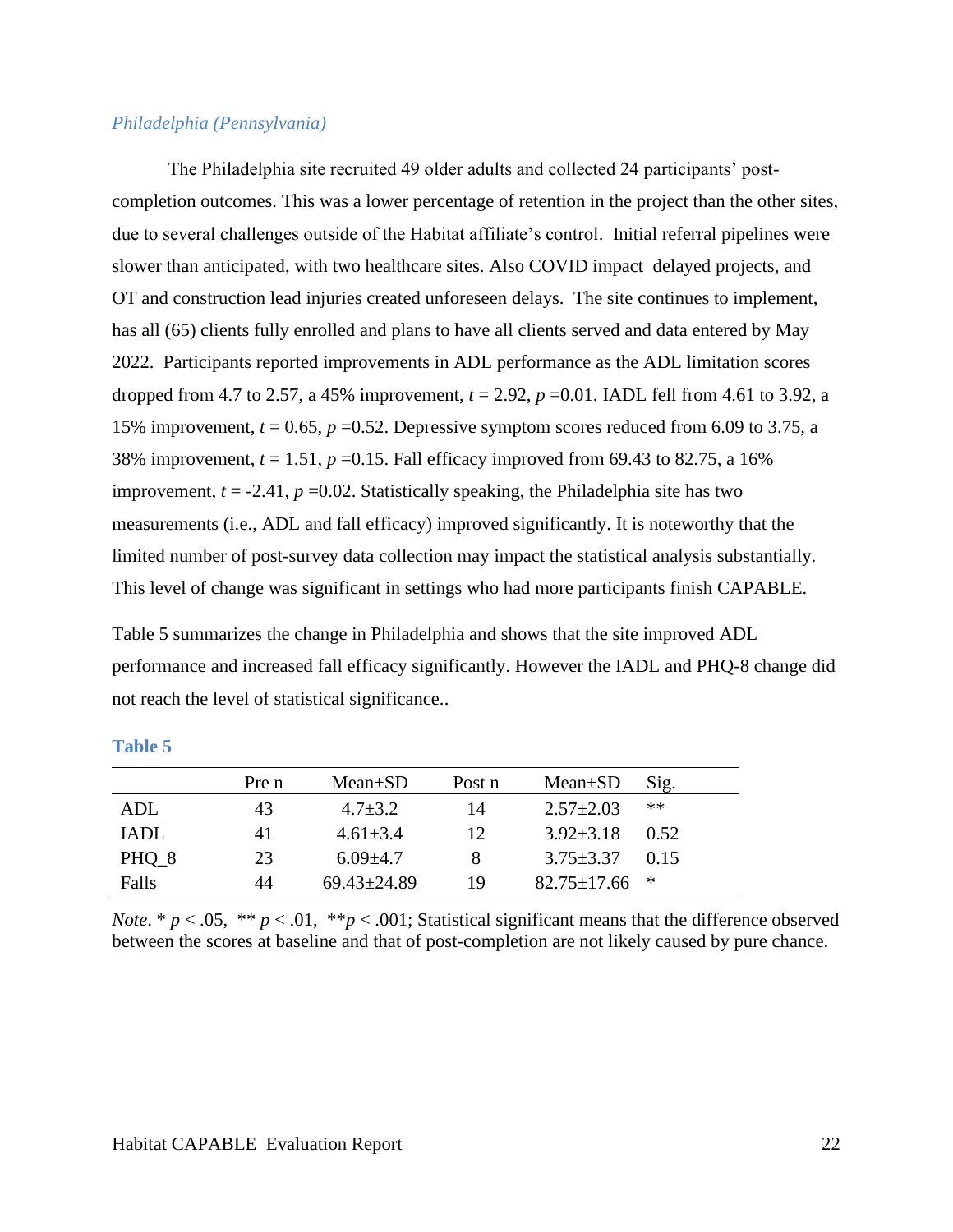

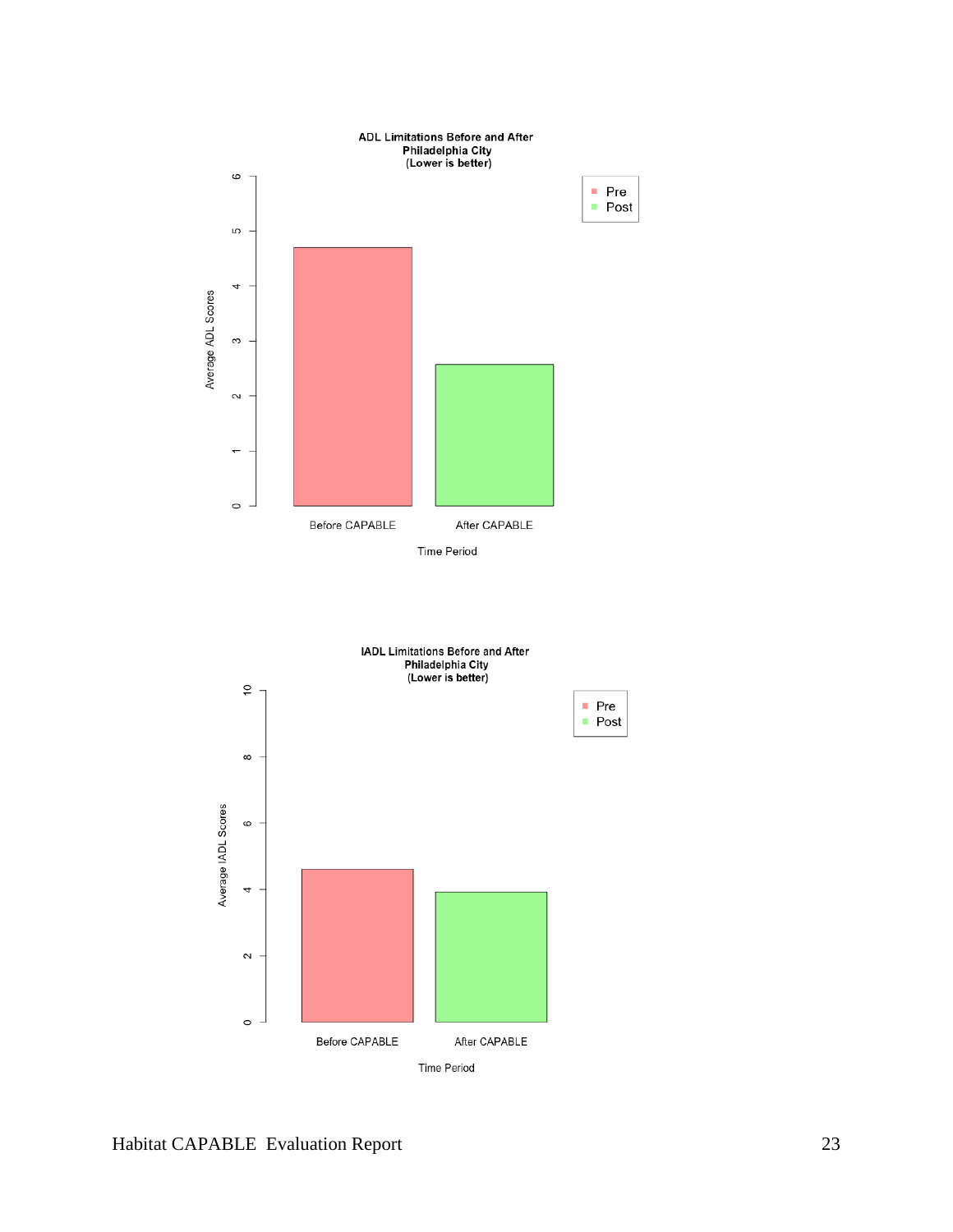

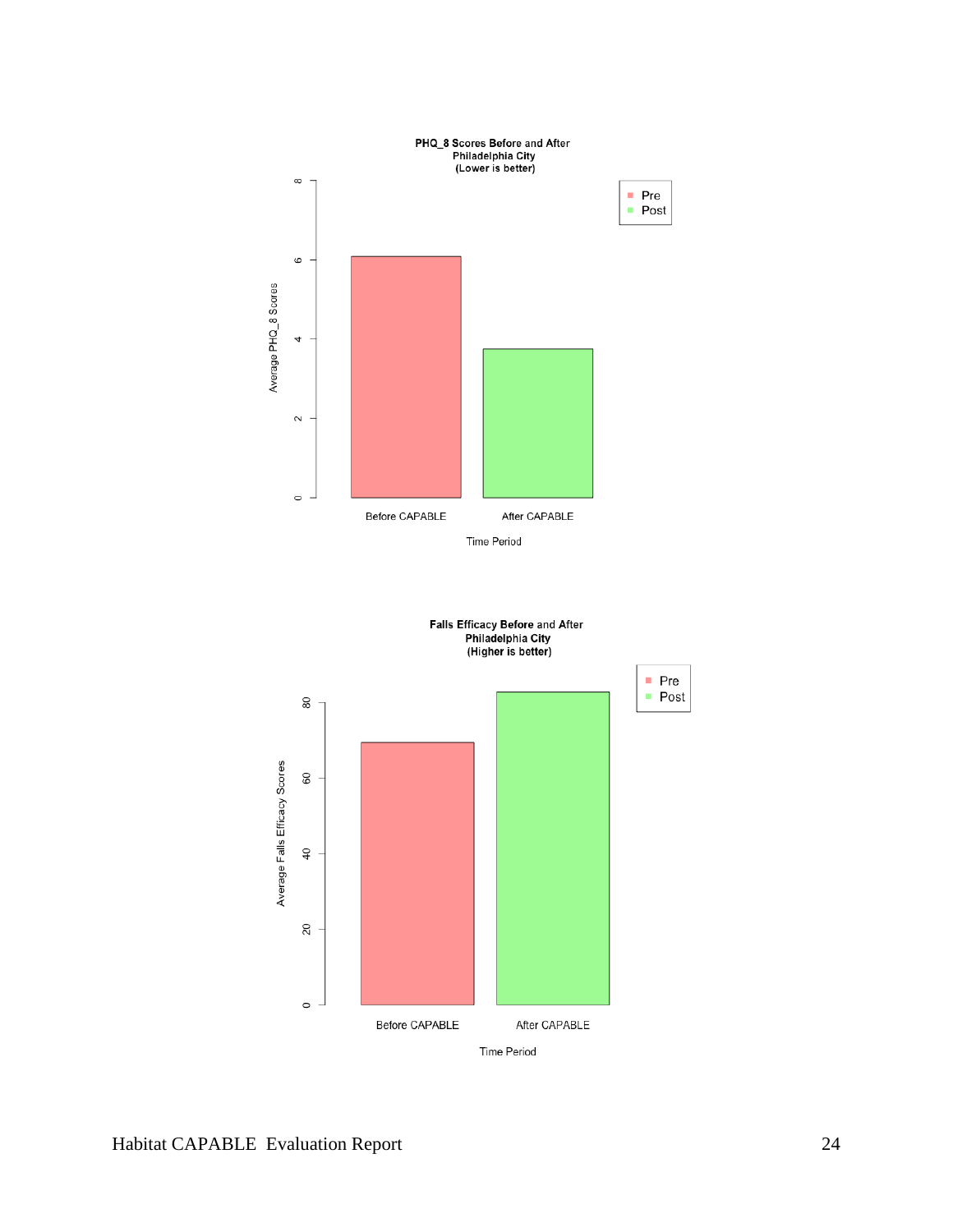### *Metro Maryland*

The Metro Maryland site enrolled 79 older adults and 55 participants completed the postcompletion measurement. Participants reported improvements in ADL performance as the ADL limitation scores dropped from 4.61 to 2.51, a 45% improvement,  $t = 2.62$ ,  $p = 0.01$ . IADL declined from 5.19 to 3.24, a 38% improvement,  $t = 2.5$ ,  $p = 0.01$ . Depressive symptom scores dropped from 4.5 to 3.25, a 28% improvement,  $t = 1.82$ ,  $p = 0.07$ . Fall efficacy improved from 71.91 to 87.4, a 18% improvement,  $t = -3.25$ ,  $p = 0.002$ 

Table 6 Summarizes pre and post changes observed in the CAPABLE program led by the Habitat affiliate in Metro-Maryland Area. Statistically significant changes were seen in three outcome measures: ADL, IADL, and Falls Efficacy. This is remarkable given the small sample size. The fourth, depressive symptoms, showed a clinically significant reduction in score, but it was not statistically significant.

#### **Table 6**

|         | n  | $Mean \pm SD$     | n  | $Mean \pm SD$    | Sig.       |
|---------|----|-------------------|----|------------------|------------|
| ADL     | 71 | $4.61 \pm 3.68$   | 37 | $2.51 \pm 4.06$  | **         |
| IADL    | 67 | $5.19 + 4$        | 38 | $3.24 \pm 3.78$  | $\ast\ast$ |
| $PHQ_8$ | 46 | $4.5 \pm 3.32$    | 36 | $3.25 \pm 2.89$  | 0.07       |
| Falls   | 59 | $71.91 \pm 29.59$ | 41 | $87.4 \pm 17.99$ | **         |

*Note*. \*  $p < .05$ , \*\*  $p < .01$ , \*\*\* $p < .001$ ; Statistical significant means that the difference observed between the scores at baseline and that of post-completion are not likely caused by pure chance.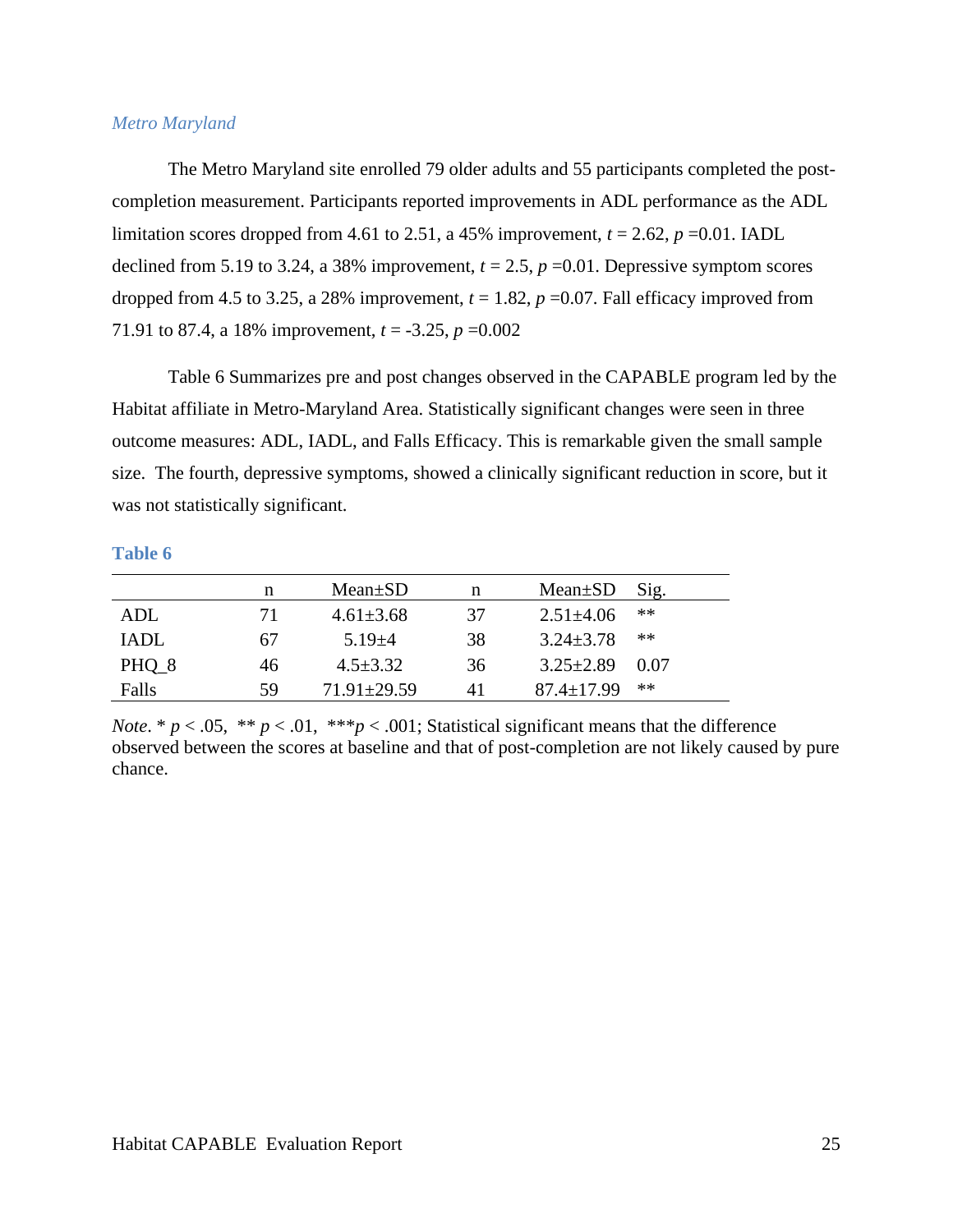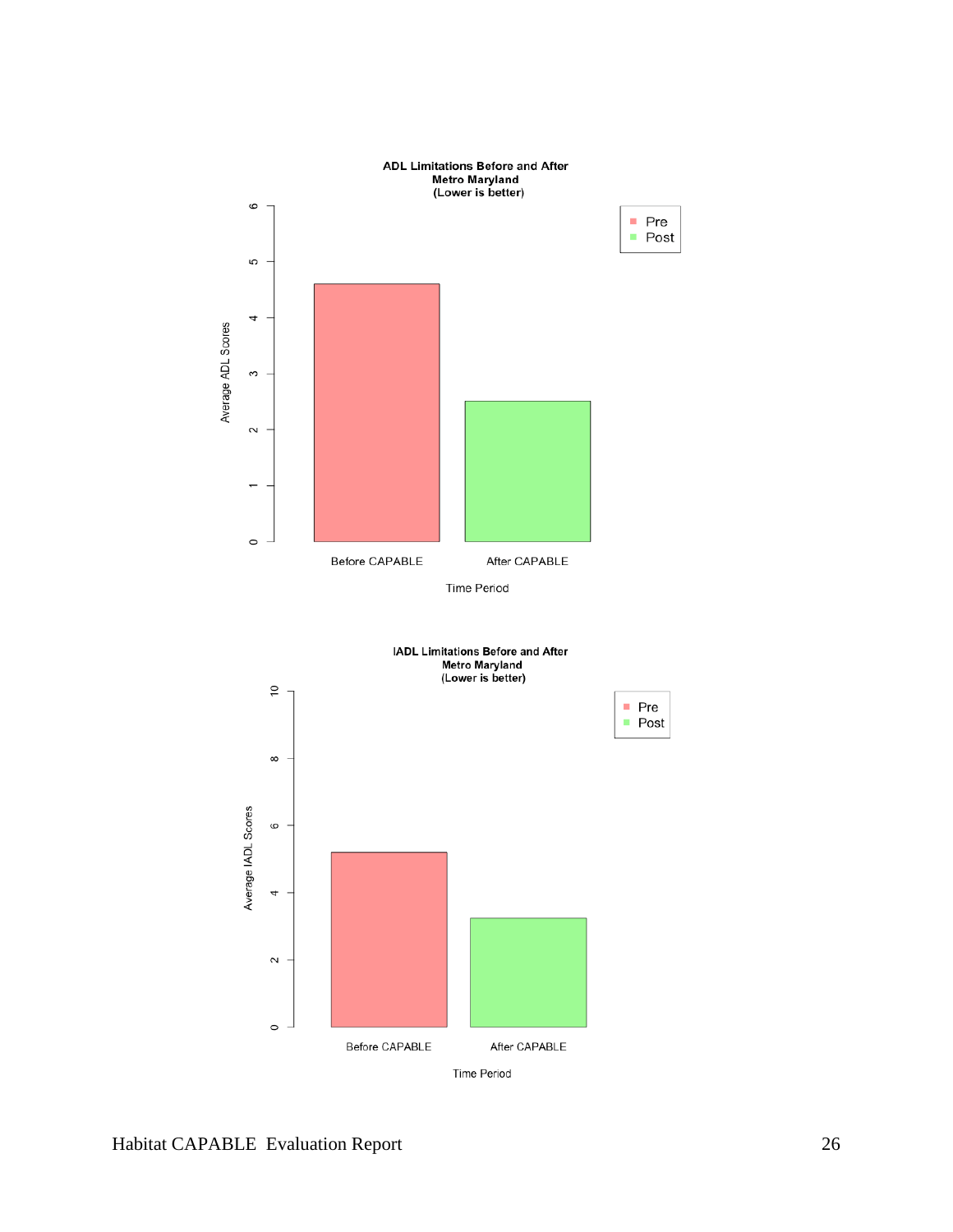

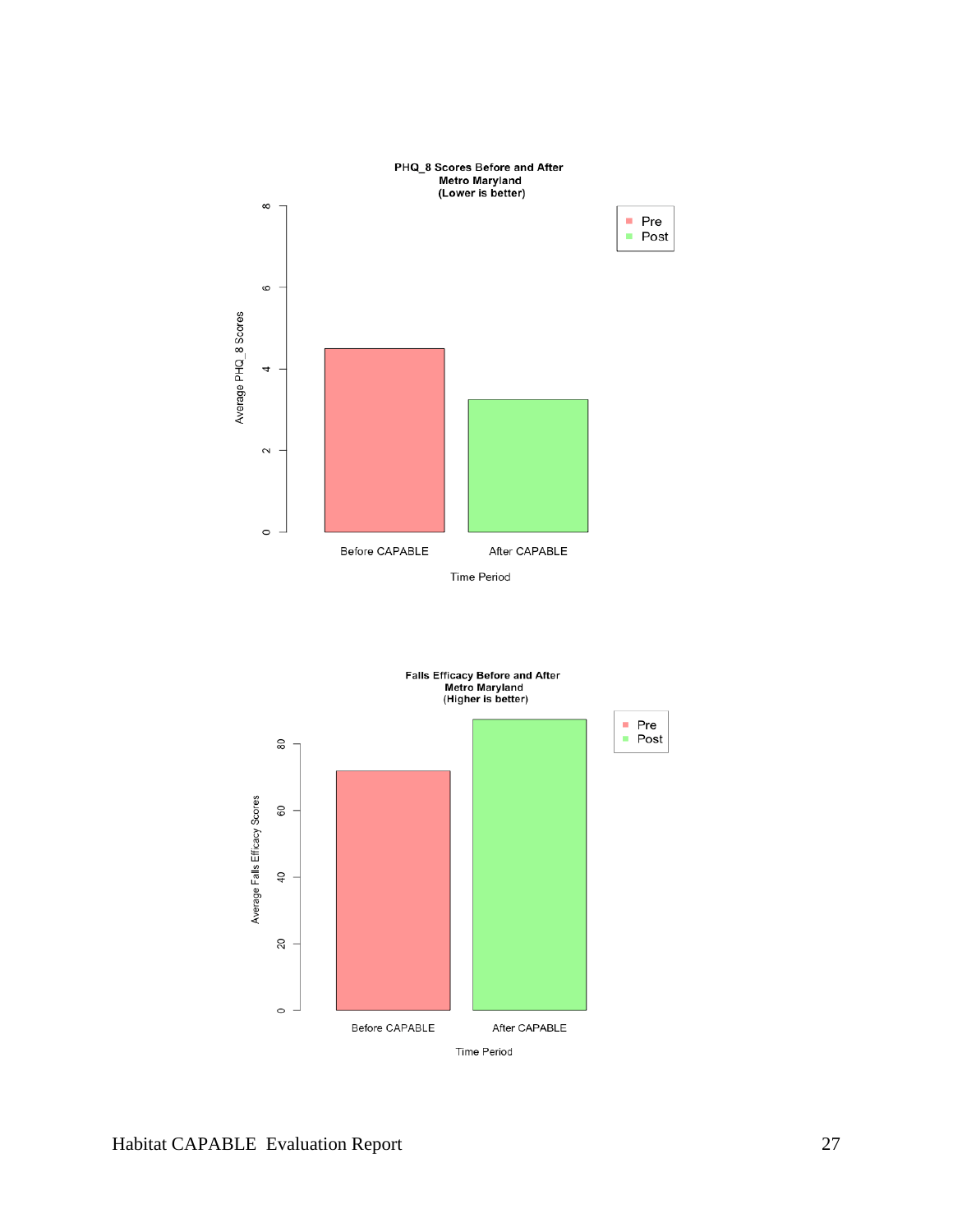# *Susquehanna (Maryland)*

Thirty-five older adults enrolled in the Susquehanna site and 35 completed the postcompletion measurement. Participants reported improvements in ADL performance; the ADL limitation scores dropped from 4.4 to 1.94, a 56% improvement,  $t = 3.81$ ,  $p < .001$ . IADL dropped from 5.35 to 3.4, a 36% improvement,  $t = 1.96$ ,  $p = 0.05$ . Depressive symptom scores dropped from 6.62 to 4.45, a 33% improvement,  $t = 1.54$ ,  $p = 0.13$ . Fall efficacy increased from 65.25 to 78.09, a 16% improvement,  $t = -2.05$ ,  $p = 0.05$ . The Susquehanna site reported three measurements with significant improvements that are ADL, IADL, and fall efficacy. PHQ\_8 was not statistically significant but still presented a 33% improvement on average.

Table 7 summarizes the change in Susquehanna. The site shows strong improvements in ADL, IADL, and fall efficacy.

### **Table 7**

|       | Pre n | $Mean \pm SD$   | Post n | $Mean \pm SD$     | Sig. |
|-------|-------|-----------------|--------|-------------------|------|
| ADL   | 35    | $4.4 \pm 3.15$  | 31     | $1.94 \pm 2.05$   | ***  |
| IADL  | 34    | $5.35 + 3.82$   | 30     | $3.4 + 4.12$      | ∗    |
| PHQ 8 | 32    | $6.62 \pm 5.94$ | 31     | $4.45 \pm 5.22$   | 0.13 |
| Falls | 29    | $65.25 \pm 26$  | 31     | $78.09 \pm 22.29$ | ∗    |

*Note*. \*  $p < .05$ , \*\*  $p < .01$ , \*\* $p < .001$ . Statistical significant means that the difference observed between the scores at baseline and that of post-completion are not likely caused by pure chance.

Figure 21 -24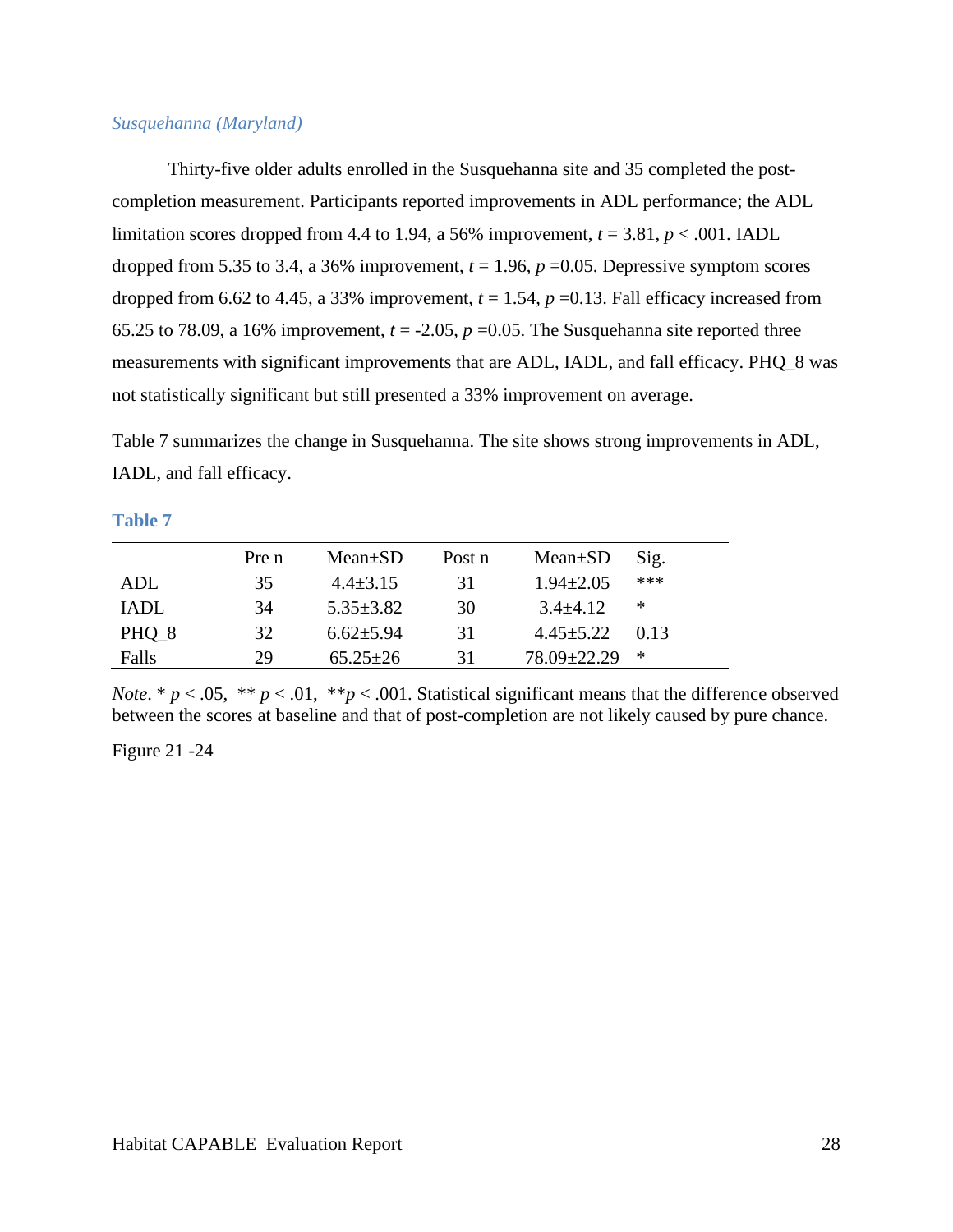

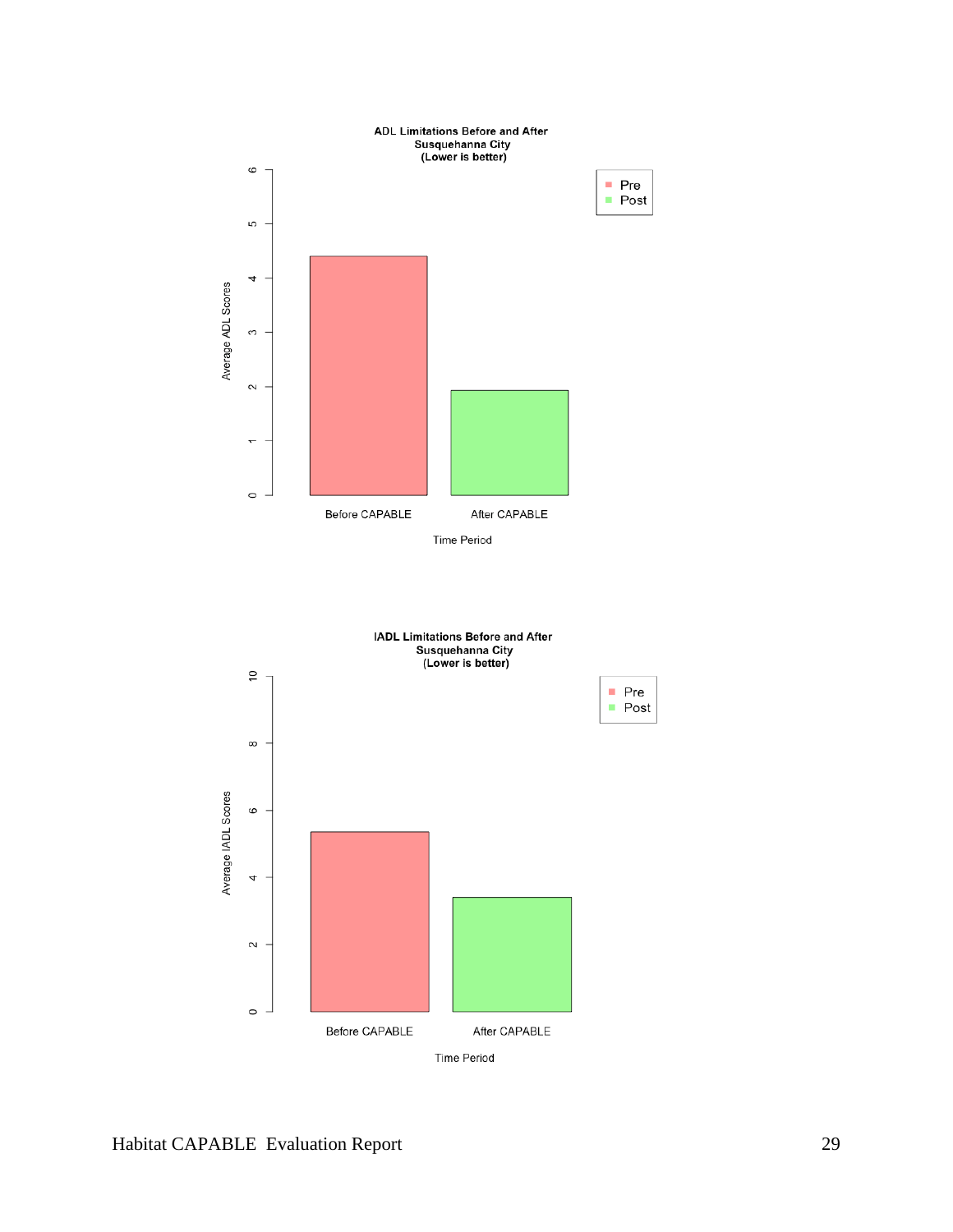

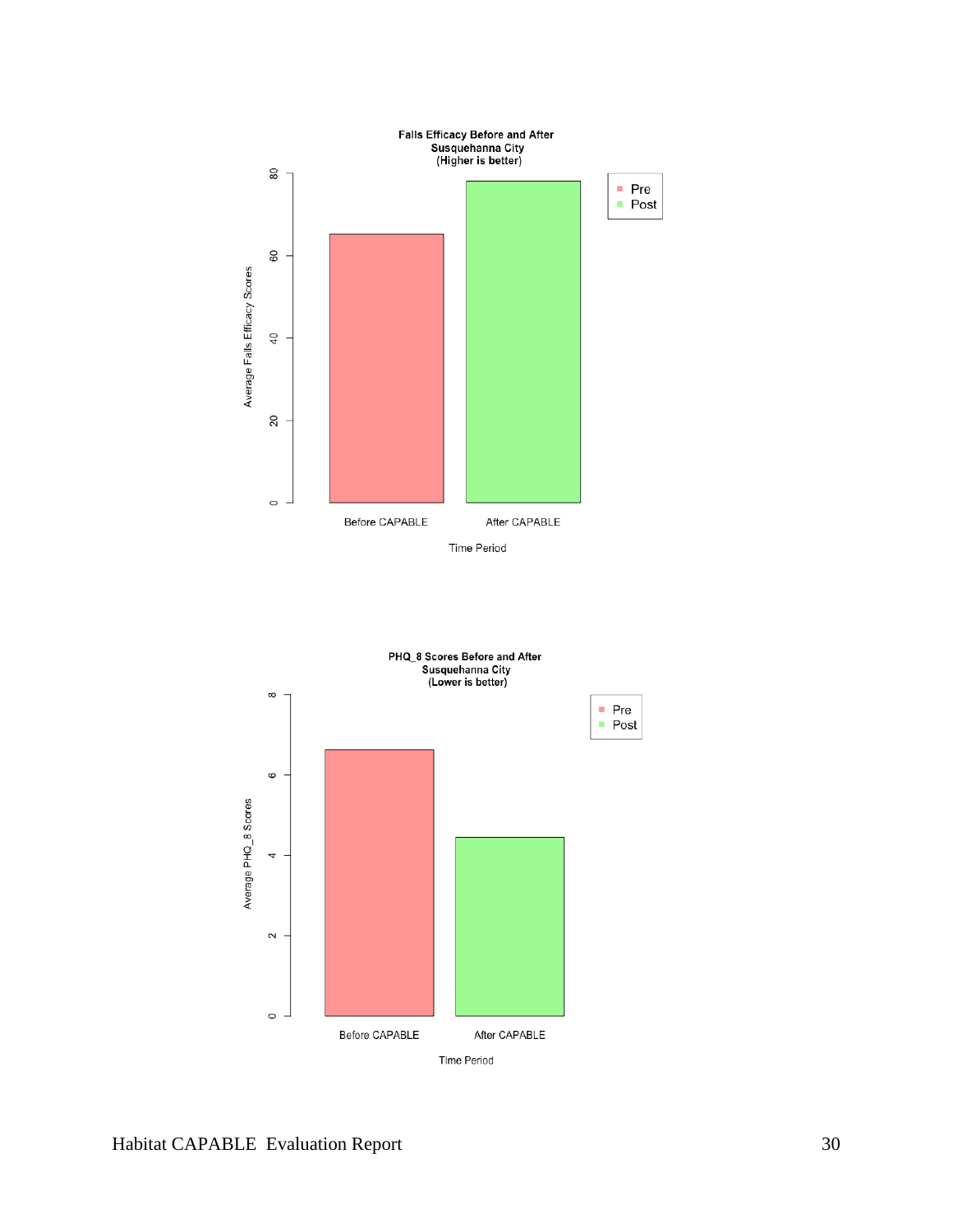### **Discussion**

The Habitat for Humanity International implementation of CAPABLE was a success despite many logistical challenges and a global pandemic.

Pooling the results, participants across the sites improved in major outcomes. Participants improved in functional status (ADL, IADL), and falls efficacy, and experienced reduced depressive symptoms. Reviewing each HFHI site, ADL and IADL are the two outcomes with the most improvements. The average ADL improvement was about 50%, indicating CAPABLE participants cut in half the number of the ADL limitations as compared to before participating in CAPABLE. Similarly, the number of IADL limitations shrunk by one-third upon the completion of CAPABLE and the average score of depressive symptoms also showed a thirty percent improvement. CAPABLE increased participants' fall efficacy scores as well.

These results are similar to those demonstrated by the Johns Hopkins CAPABLE team in the original randomized controlled trial and in other published works. Among six published studies on the evidence of the CAPABLE program, all reported improved ADL and IADL function (Spoelstra et al., 2019; Szanton et al., 2011; Szanton et al., 2015; Szanton et al., 2016; Szanton et al.,2017; Szanton et al., 2019, Szanton et al., 2021). Three of these studies examined depressive symptoms and found improvements post-CAPABLE (Szanton et al., 2015; Spoelstra et al., 2019; Szanton et al., 2019). For of the studies measured fall efficacy and showed improvement (Szanton et al., 2011; Szanton et al., 2015; Szanton et al., 2016; Szanton et al., 2019).

Like functional improvement, improvement in falls efficacy promotes an individual's ability to remain living in the community. Falling is a leading cause of death and disability among older adults. CAPABLE increases participants' confidence in completing ADLs without falling.

Living in a familiar environment that is better adapted to their level of function has the potential to increase independence , community engagement, and overall health status. With these improvements, older adults are more likely to be able to age in their communities. In addition, improvement in these abilities can reduce future health care costs. Two studies of CAPABLE reported such reduction in need for medical care services which resulted in cost savings to the Medicare and Medicaid programs. In one study, the average savings for a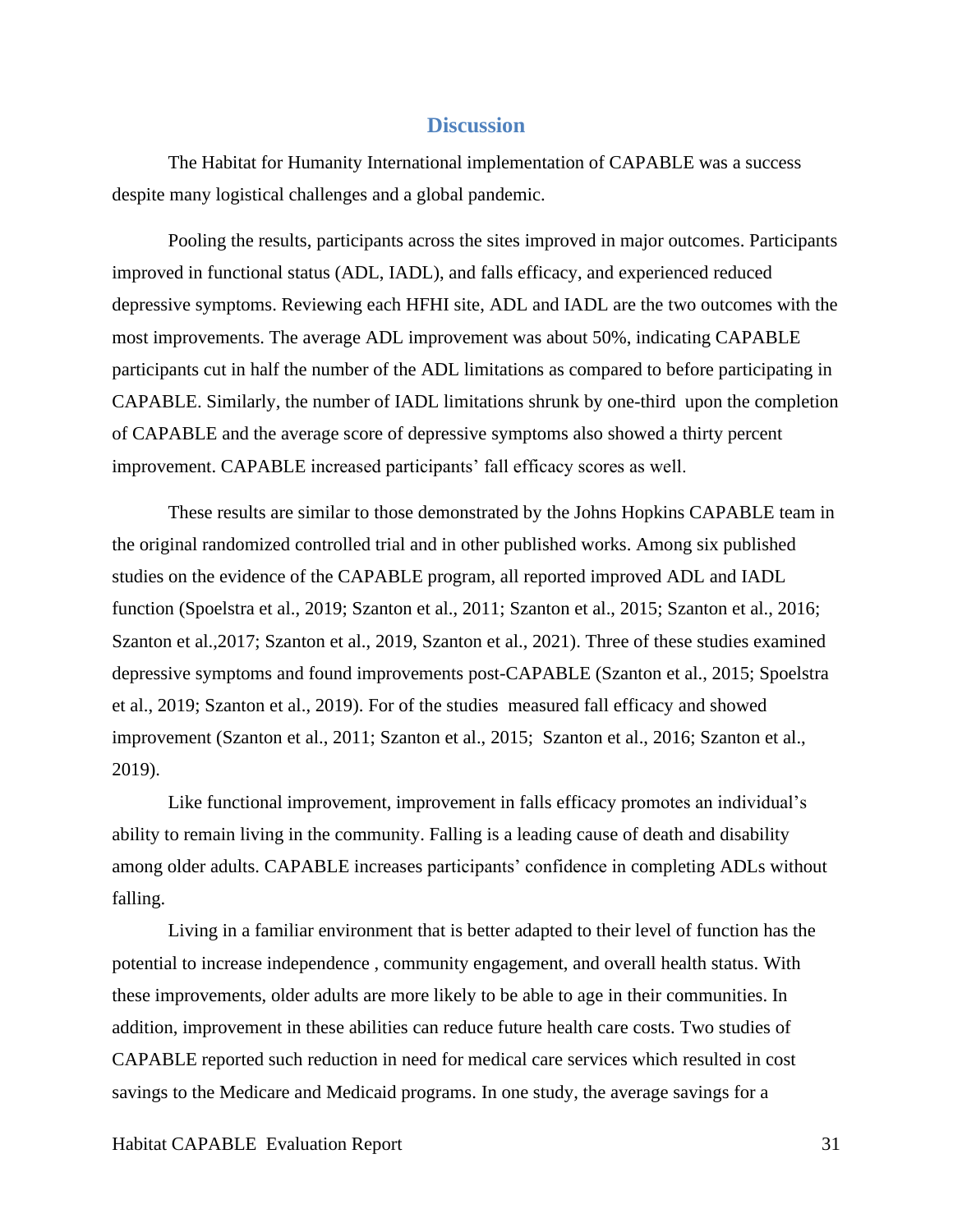CAPABLE participant when followed 24-months later was \$22,120 compared to the average per person cost of \$2,822 to provide the CAPABLE program. (Ruiz et al 2017). Even for partially implemented CAPABLE programs, the average savings were positive--found to be approximately \$614 per participant. (Szanton et al, 2021).

Overall, our evaluation of the pre and post measure data demonstrates that this Habitat for Humanity implementation of CAPABLE achieved expected outcomes. These findings are consistent with those reported in previous CAPABLE studies. With regard to cost-benefit of CAPABLE, we would expect that if the sites could track these individuals out for two years post-CAPABLE, similar results would be found around healthcare utilization. Also, these sites focused part of their budgets on capital project improvements to the home to make it more livable. This has lasting impact for the older person and for housing stability. This is not a factor that we've quantified. We recommend that a methodology for including this benefit be developed to add to the picture of impact.

#### **Implementation Findings**

All sites launched CAPABLE within a year, demonstrating the feasibility of CAPABLE implementation, even among housing service providers. All HFHI sites worked with healthcare partners, sometimes more than one. In working with implementation sites over the last four years we've observed that it is no small task to set up workflows across the housing and healthcare sectors to launch a CAPABLE program. While there are great benefits in these partnerships (access to funding, greater outreach, visibility, better integration around efforts of each partner), they also take focused effort. Each organization needs to develop an understanding of the other and integrate the approach so that it is seamless to the older person. CAPABLE relies on a strong interprofessional team that communicates and coordinates effectively over the 4 to 5 months serving the older person. We recommend that new partners take time to develop this understanding, working together on implementation plans, data sharing agreements, and workflows as they prepare to launch CAPABLE.

Habitat affiliates participated in Johns Hopkins CAPABLE technical assistance resources and shared learning meetings throughout the grant timeframe. HFHI and their affiliates report they found positive value from accessing this technical support. In addition, all sites expressed strong recognition of the value of the CAPABLE model. All expressed interest in using what they learned as they continue to work with older adults in their communities. The affiliates also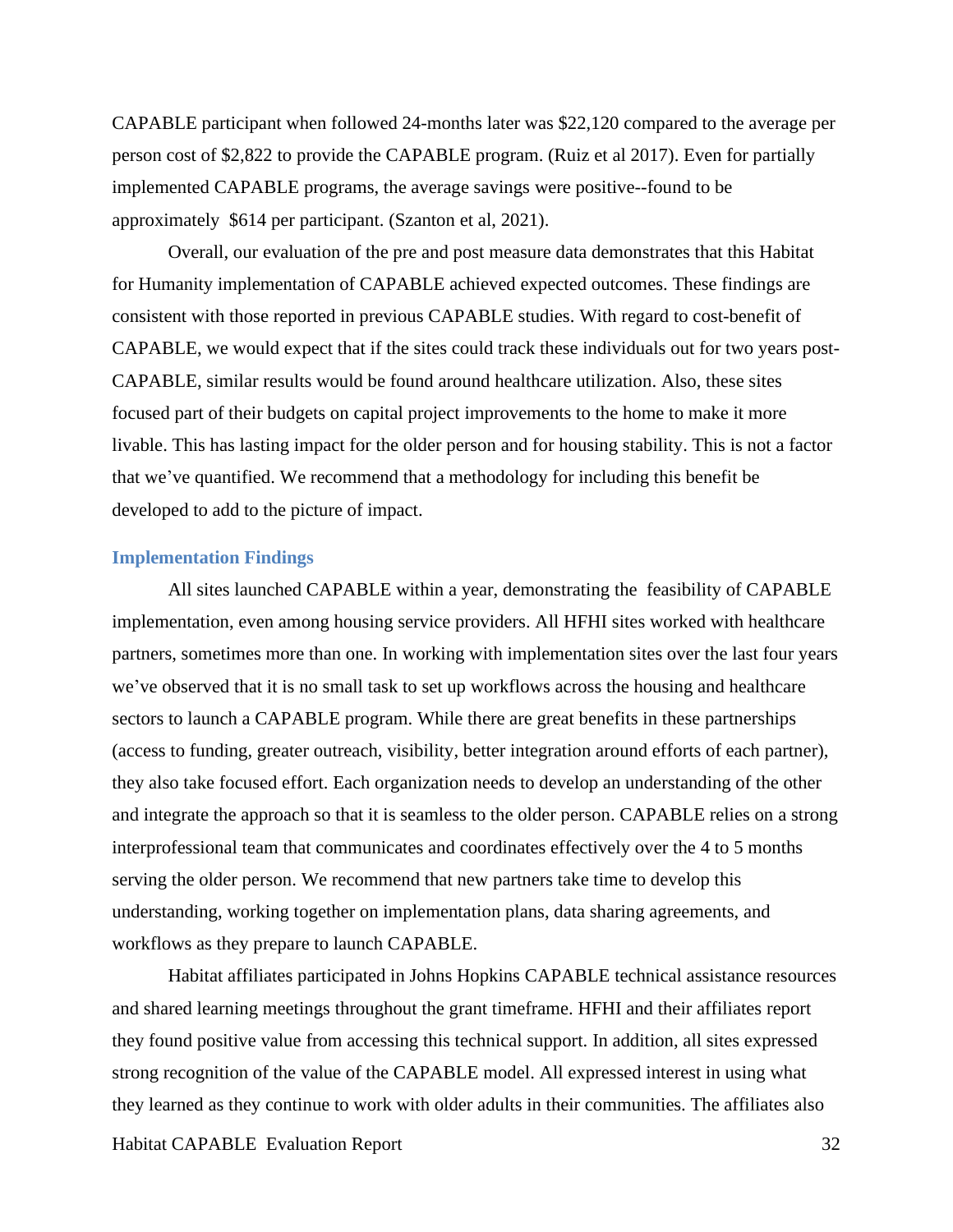expressed their willingness to continue CAPABLE with healthcare partners serving as lead organizations in the future, if funding was available.

#### **Sustainability**

All programs indicated an interest in offering some kind of aging in place program going forward. One site will continue to work with their healthcare partner to offer CAPABLE (Denver). One site plans to partner with a new healthcare organization who is managing a CAPABLE program as the home repair contractor (Philadelphia). One site is leading a HUDfunded effort with their existing health care partner to offer a reduced set of home visits (Twin Cities). One site was award American Rescue Plan Act (ARPA) funds for ongoing aging in place work and plan to maintain the OT and Nurse as a part of that program (Metro Maryland). The other program would consider serving as the home repair contractor but would look to a healthcare partner to manage and run the CAPABLE program (Susquehanna).

#### **Continued Impact**

There will be continued positive impact in these Habitat communities among these older adults, as they are better able to function in their homes. Where critical home repair was also done in addition to CAPABLE, the viability of the home itself is also improved. These older adults who are able to move about confidently and complete their ADLs and IADLs with greater ease means they have a greater sense of control, agency, and potential for greater engagement in activities that they enjoy. If the Habitat sites are able to continue to offer CAPABLE or partner with others to offer CAPABLE, then these benefits should continue to grow.

## **Closing Note**

The Johns Hopkins team working with HHI and the five Habitat affiliates have appreciated their dedication and commitment to improving the lives and homes of older adults. We hope to work with these organizations and with HHI again in the future.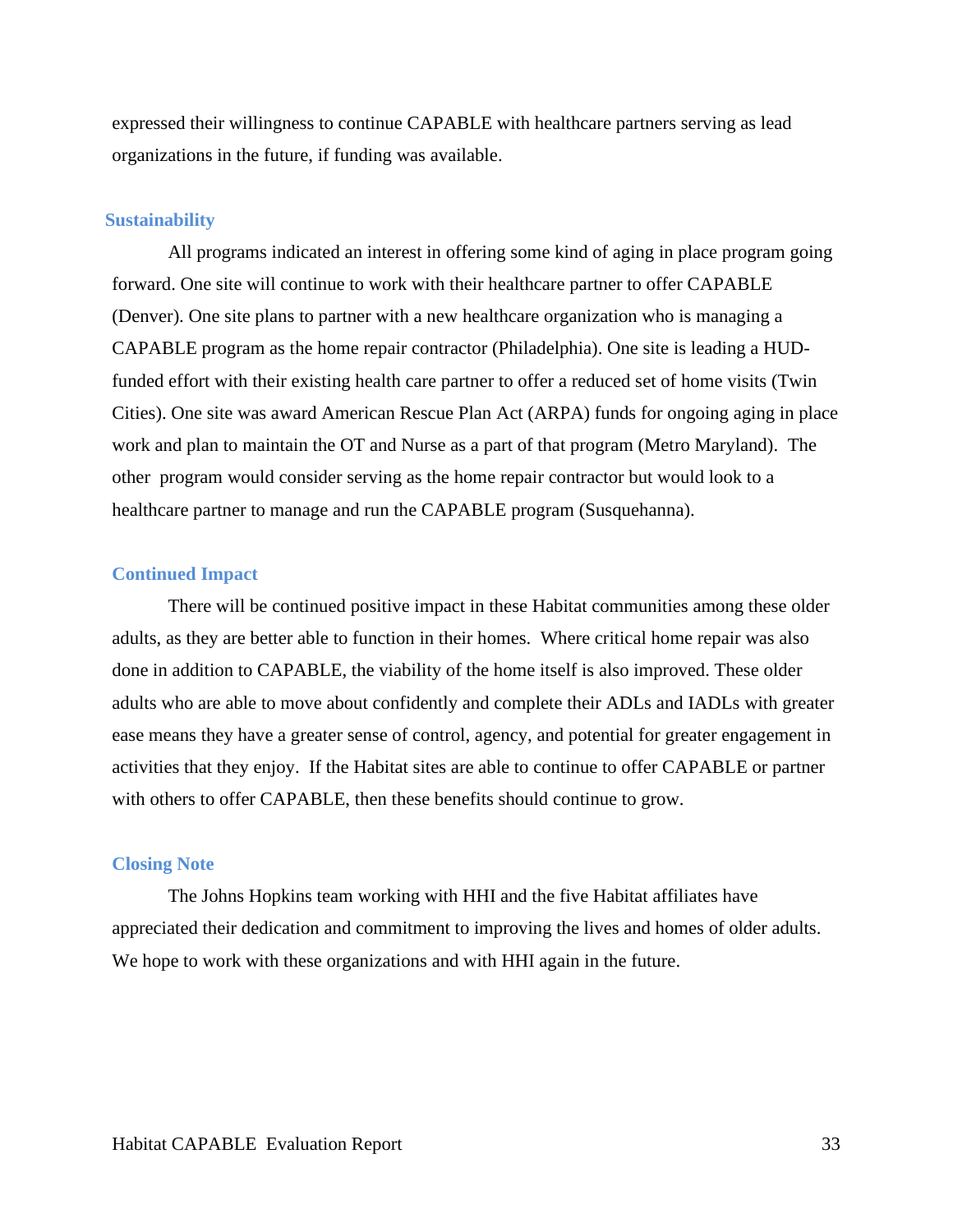# **References**

- Kroenke, K., & Spitzer, R. L. (2002). The PHQ-9: a new depression diagnostic and severity measure. Psychiatric annals, 32(9), 509-515.
- Shelkey, M., & Wallace, M. (1999). Katz index of independence in activities of daily living. Journal of gerontological nursing, 25(3), 8-9.
- Spoelstra, S. L., Sikorskii, A., Gitlin, L. N., Schueller, M., Kline, M., & Szanton, S. L. (2019). Dissemination of the capable model of care in a Medicaid waiver program to improve physical function. *Journal of the American Geriatrics Society*, *67*(2), 363–370. https://doi.org/10.1111/jgs.15713
- Szanton, S. L., Alfonso, Y. N., Leff, B., Guralnik, J., Wolff, J. L., Stockwell, I., … Bishai, D. (2018). Medicaid cost savings of a preventive home visit program for disabled older adults. *Journal of the American Geriatrics Society*, *66*(3), 614–620. https://doi.org/10.1111/jgs.15143
- Szanton, S. L., Leff, B., Wolff, J. L., Roberts, L., & Gitlin, L. N. (2016). Home-based care program reduces disability and promotes aging in place. *Health Affairs*, *35*(9), 1558–1563. https://doi.org/10.1377/hlthaff.2016.0140
- Szanton, S. L., Thorpe, R. J., Boyd, C., Tanner, E. K., Leff, B., Agree, E., … Gitlin, L. N. (2011). Community aging in place, advancing better living for elders: A bio-behavioralenvironmental intervention to improve function and health-related quality of life in disabled older adults. *Journal of the American Geriatrics Society*, *59*(12), 2314–2320. https://doi.org/10.1111/j.1532-5415.2011.03698.x
- Szanton, S. L., Wolff, J. L., Leff, B., Roberts, L., Thorpe, R. J., Tanner, E. K., … Gitlin, L. N. (2015). Preliminary data from Community Aging in Place, Advancing Better Living for Elders, a patient-directed, team-based intervention to improve physical function and decrease nursing home utilization: The first 100 individuals to complete a centers for medicare and medicaid services innovation project. *Journal of the American Geriatrics Society*, *63*(2), 371–374. https://doi.org/10.1111/jgs.13245